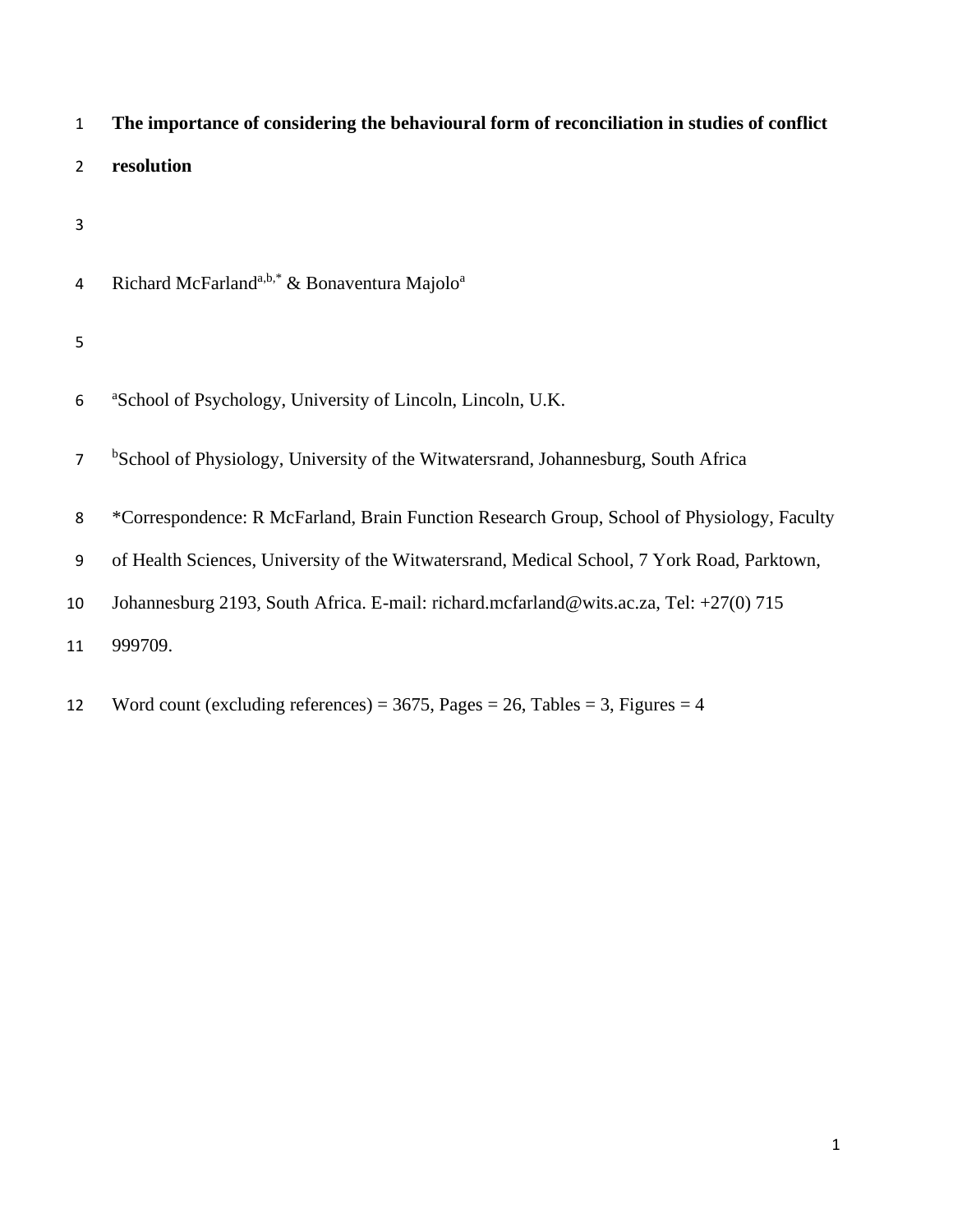### **Abstract** (250 words)

 Reconciliation is the most extensively studied conflict resolution mechanism in animal societies. However, despite the extensive literature on this topic, behaviours considered to represent post- conflict affiliation have not been consistent across studies of reconciliation. Critically, reconciliation is usually defined as post-conflict contact affiliation (e.g. grooming) and the importance of including inter-opponent distance regulation is often neglected. Moreover, to date, no study has simultaneously investigated different behavioural forms of reconciliation. We tested, in two groups of wild Barbary macaque (*Macaca sylvanus*), the relative importance of post-conflict close-proximity and grooming in the mediation of two important costs of aggression: damage to the opponent's social relationship and elevated post-conflict anxiety. We provide evidence that close-proximity approaches function to resolve conflicts: close-proximity approaches reduced the victim's post-conflict anxiety and were predicted by the quality of the social relationship with the opponent. Moreover, post-conflict grooming alone, although predicted by the quality of the opponent's social relationship, did not influence the victim's elevated post-conflict anxiety. Our results suggest that inter-opponent distance regulation plays an important role in reconciling the costs of aggression in Barbary macaques. We advocate that further efforts should be made to test which behaviours play a role in conflict resolution in different species. This is important as even closely related species may differ in the function of behaviours that superficially appear to be rather similar. Moreover, the choice of behaviours used to study conflict resolution determines the frequency with which reconciliation is observed and can thus bias comparisons across species.

 Key words: Aggression; Barbary macaques; Conciliatory tendency; Conflict management; Proximity regulation; Social relationships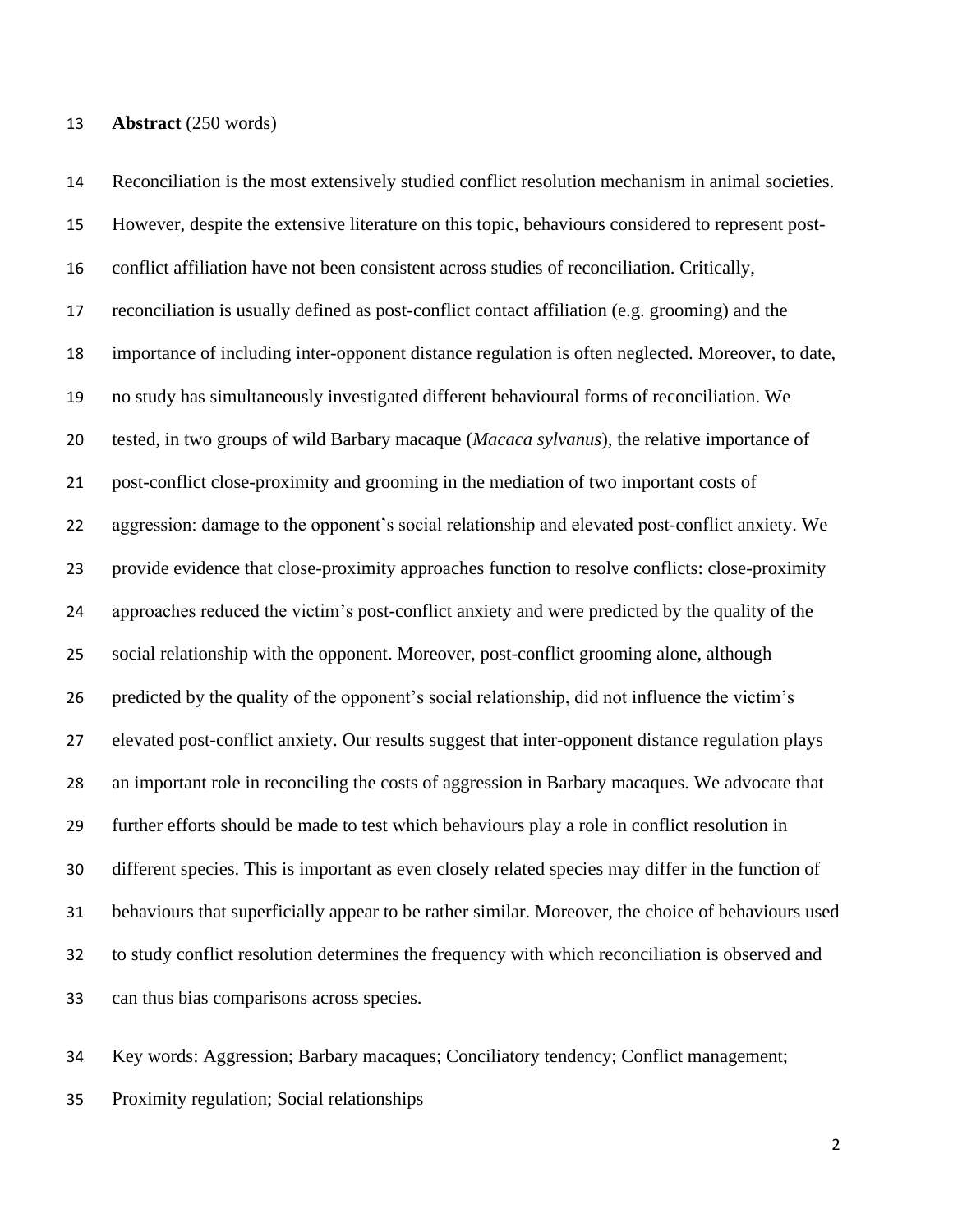#### **Introduction**

 Competition between conspecifics for food, social and mating partners is widespread in the animal kingdom (van Schaik 1989). Such competition can often lead to aggression, which in addition to posing a risk of physical injury, is commonly associated with a range of post-conflict costs. These costs include, for example, renewed aggression, damage to the opponent's social relationship and increased post-conflict anxiety (Aureli et al. 2002; McFarland & Majolo 2011a,b). There is comprehensive evidence that these costs of aggression can be mediated through acts of reconciliation (Aureli & de Waal 2000; Aureli et al. 2002). Reconciliation is defined as the exchange of friendly behaviour between former opponents in the minutes immediately following a conflict (Aureli & de Waal 2000). The 'integrated hypothesis' (Aureli 1997) predicts that reconciliation serves to reduce the risk of renewed aggression, repair damaged social relationships (i.e. is predicted by the quality of the opponent's social relationship), and that high quality social partners will be more effective at alleviating post- conflict anxiety through reconciliation compared to low quality social partners. Reconciliation is the most studied behavioural mechanism in conflict resolution, and has been observed in a range of group-living primate and non-primate species (Schino 2000; Aureli et al. 2002; Cordoni & Palagi 2008; Cools et al. 2008; Fraser & Bugnyar 2011; McFarland & Majolo 2011a).

 Despite the extensive literature on this topic, behaviours considered to represent conciliatory post-conflict affiliation have not been consistent across studies of reconciliation. This may partly be due to the fact that some forms of conciliatory behaviour are specific to a particular species or higher taxonomic level (Aureli et al. 2002). For example, the use of soft grunts is considered crucial in allowing former opponents to reconcile in chacma baboons (*Papio ursinus*: Cheney et al. 1995, Silk et al. 1996) and chimpanzees (*Pan troglodytes*) have been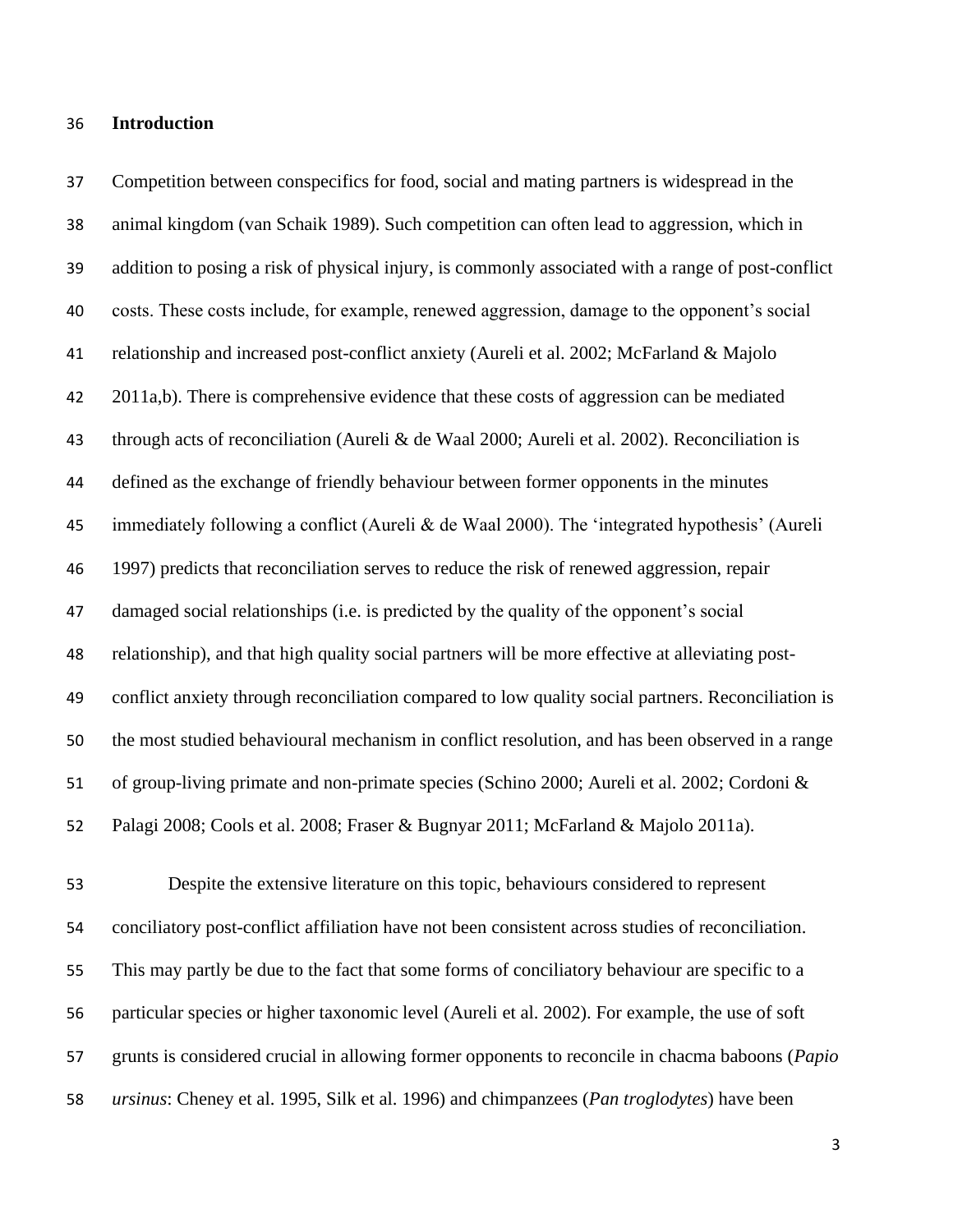observed to use 'kisses' to reconcile after a conflict (de Waal & van Roosmalen 1979).

Moreover, the necessity to reconcile a conflict may also show marked variation across species.

For example, it has been suggested that the highly cooperative and cohesive group structure

observed in red-bellied tamarins (*Saguinus labiatus*) obviates the need for reconciliation, as a

conflict has no negative effects on their social relationships (Schaffner & Caine 2000).

 Behaviours used in reconciliation have also been described as being either 'explicit' or 'implicit' (de Waal and Ren 1988). These authors describe explicit forms of reconciliation as behaviours rarely observed outside of a conciliatory context (e.g. ventro-ventral and hind-quarter embraces in macaques: de Waal & Ren 1988; Arnold & Barton 2001). These behaviours are 68 thought to be observed more often in tolerant species (e.g. de Waal & Ren 1988; Arnold & Barton 2001; Fraser & Aureli 2008) as context-specific behaviours are needed by the actor to make their conciliatory intentions explicit. Conversely, implicit forms of reconciliation are behaviours more widely used during affiliation (e.g. distance regulation: Call 2000, brushing contact: de Waal 1989). These behaviours are thought to be sufficient in signalling reconciliation in more despotic species (e.g. de Waal & Ren 1988; Aureli et al. 1993).

 Within the same genus there are clear differences in the rate at which reconciliation occurs. Among macaques, more tolerant species (Thierry 2000) have been observed to reconcile more frequently than despotic species. However, even across studies of the same species behaviours used to measure reconciliation have not always been consistent (e.g. macaques: Table 1). Such disparity across the literature is problematic for a number of reasons. The inconsistency in the behavioural representation of reconciliation used across the literature makes comparative studies, both between and within species, extremely difficult. Moreover, without independently testing the role of specific behaviours for their conflict resolution function, one may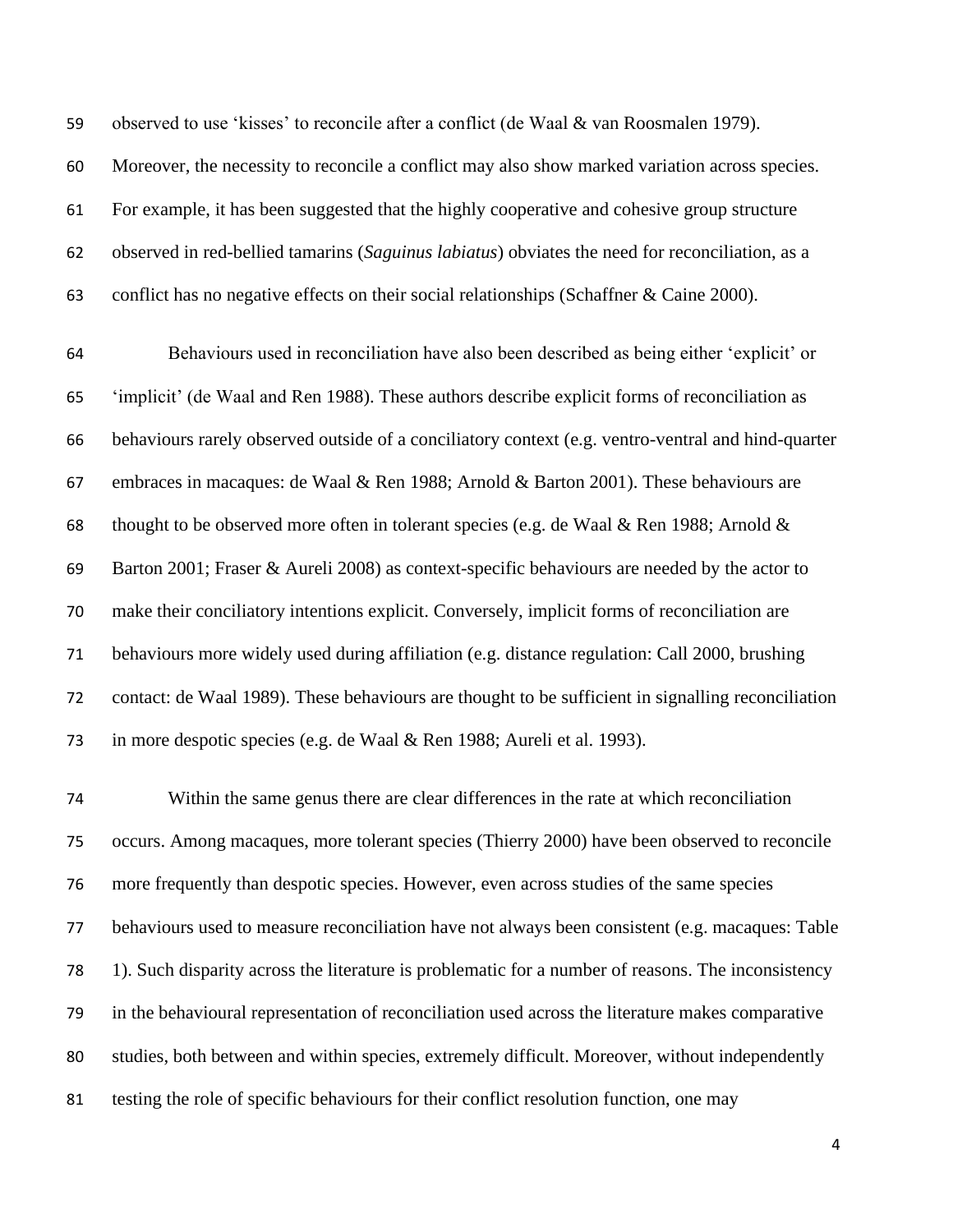| 82 | inadvertently over- or under-represent the frequency at which a species reconciles (i.e. its |
|----|----------------------------------------------------------------------------------------------|
| 83 | corrected conciliatory tendency, CCT: de Waal & Yoshihara 1983; Veenema et al. 1994).        |
| 84 |                                                                                              |
| 85 | "Approximate location for Table 1"                                                           |

 Traditionally, studies on conflict resolution have investigated grooming, body-contact, 88 embraces and vocal/facial displays such as grunts, lip-smacking or teeth-chattering (de Waal & van Roosmalen 1979; Cheney et al. 1995; Aureli 1997; Aureli et al. 2002) as forms of reconciliation. Several authors have also suggested that inter-opponent distance regulation is 91 equivalent to using contact behaviours in restoring tolerance and reconciling a conflict (York & Rowell 1988; Cords 1993; Call 1999; 2000; Patzelt et al. 2009; McFarland & Majolo 2011a,b). However, while the theoretical issue of operationally defining reconciliation has previously been addressed (in terms of the importance of mere proximity as a form of reconciliation: Cords 1993), evidence in support of this issue is limited to experimental testing of whether post-conflict proximity regulation reduced a dyad's latency to co-drinking (Cords 1993); whereby co-drinking was considered to indicate that tolerance levels were restored to baseline levels following aggression. To date, no study has simultaneously investigated different forms of behavioural reconciliation.

 Using data from wild Barbary macaques (*Macaca sylvanus*), we aimed to test and exemplify this theoretical problem by analysing and comparing the effect that reconciliation, as measured by either close-proximity approaches or grooming, has on the mediation of two important post-conflict costs of aggression: damage to the opponent's social relationship and the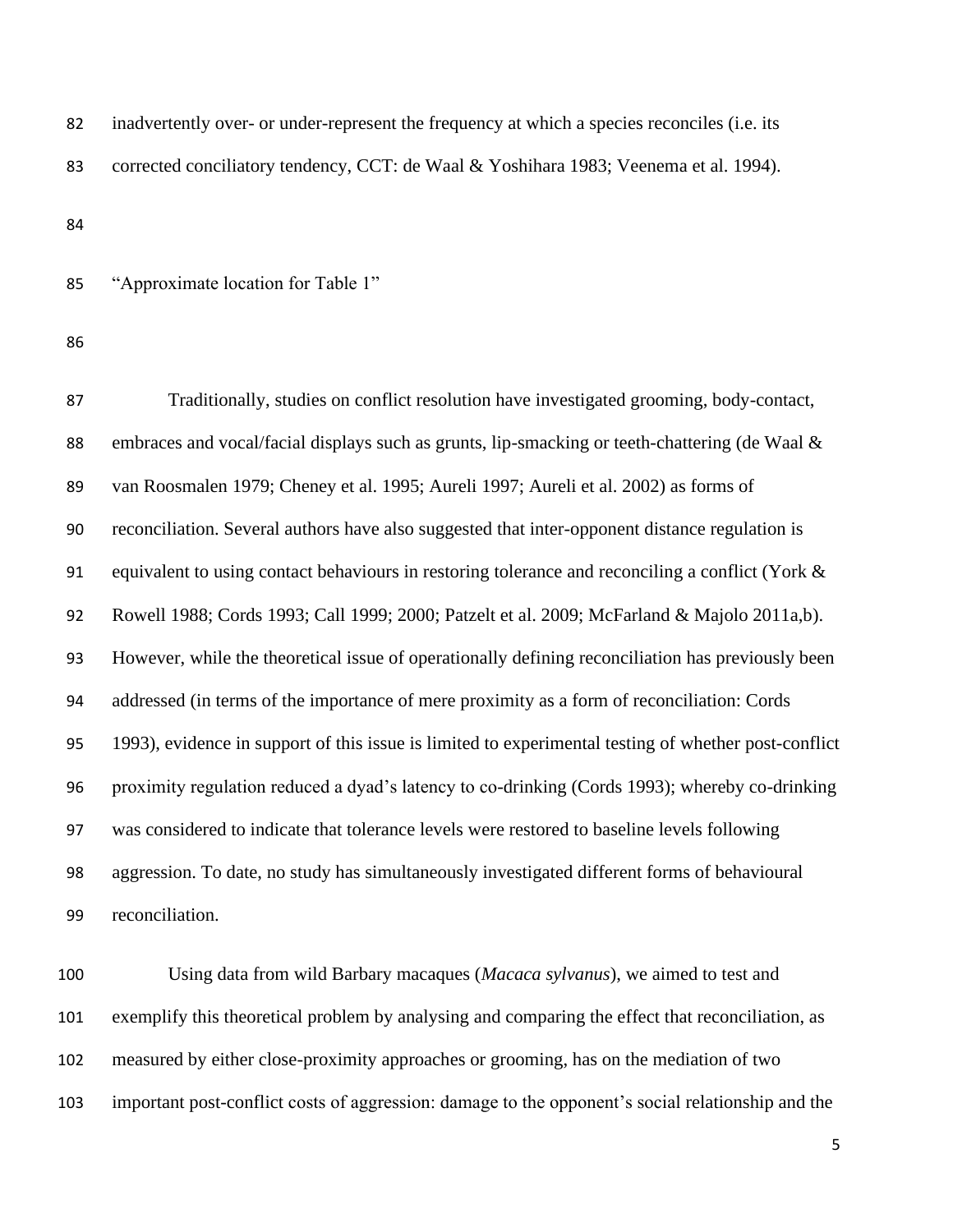victim's post-conflict anxiety (Aureli et al. 2002; McFarland & Majolo 2011a). We have previously demonstrated (McFarland & Majolo 2011a) the occurrence of reconciliation in our study animals and shown that victims of aggression, but not aggressors, experience elevated post-conflict anxiety.

 Following the 'integrated hypothesis' (Aureli 1997) and the suggestion that both close- proximity and grooming serve a conciliatory function (York & Rowell 1988; Aureli et al. 2002), we predicted that (1) post-conflict close-proximity approaches and grooming would independently reduce the victim's post-conflict anxiety, and, (2) post-conflict close-proximity approaches and grooming would be more likely to be observed between opponents sharing a high quality relationship. Finally, if it is true that distance regulation is an important measure of reconciliation (York & Rowell 1988; Cords 1993; Call 1999; 2000), we predicted that (3) the CCT of our study animals would be higher when considering close-proximity approaches as a measure of reconciliation, compared to grooming alone.

### **Methods**

Study animals and field site

 We studied 48 adult and sub-adult animals living in two groups (Group F and Group L) of wild 121 Barbary macaque in the Middle Atlas Mountains of Morocco  $(33^{\circ} \ 24' N - 005^{\circ} \ 12' W)$ . At the 122 beginning of the study, group F consisted of 11 males and 8 females and group L consisted of 19 males and 10 females. We collected data daily between 06.00 and 19.00 hours from June 2008 to September 2009. Study animals were fully habituated to the presence of human observers and relied on a completely natural diet. The Commissariat aux Eaux et Forêts et à la Lutte Contre la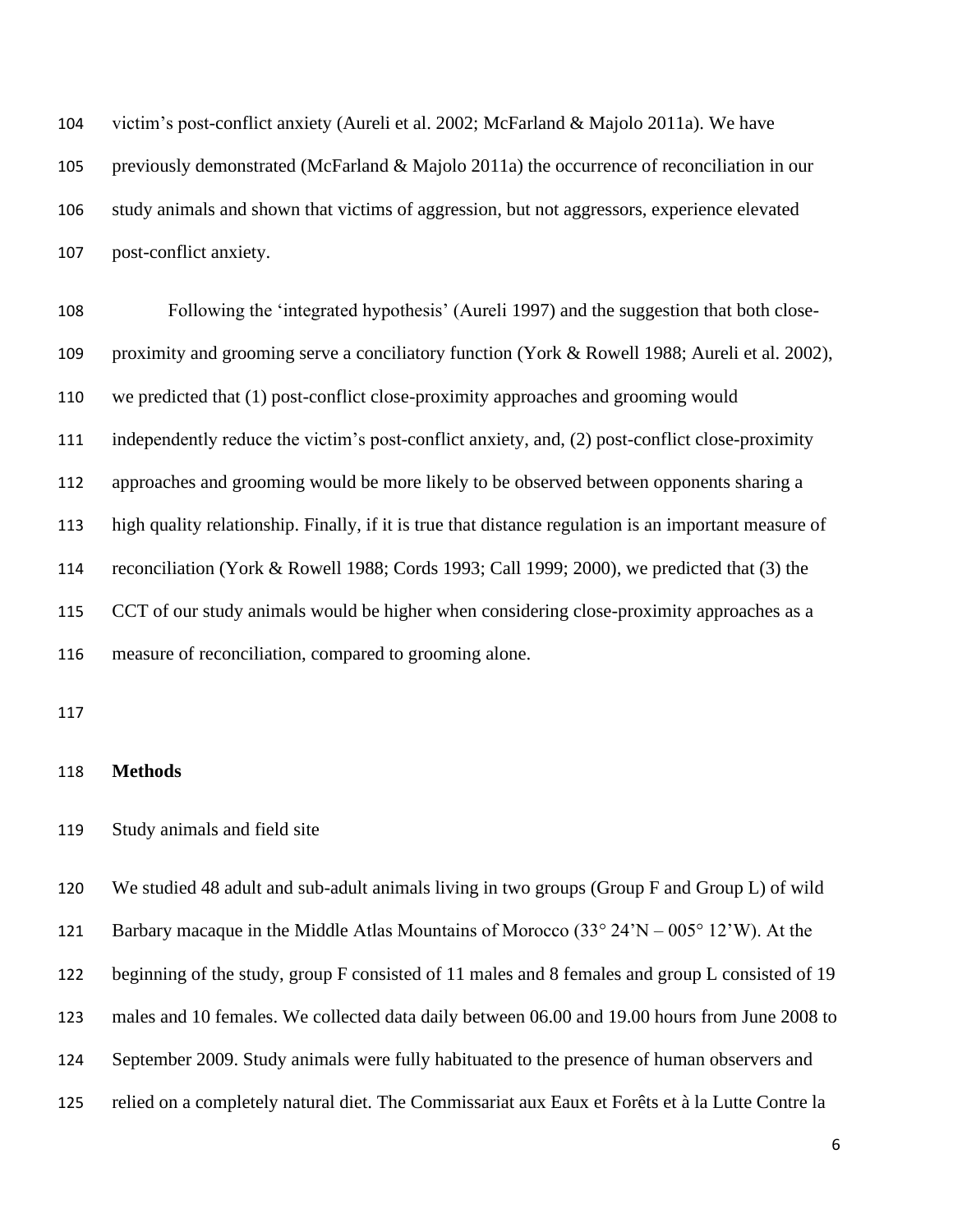Désertification of Morocco provided research permission and the University of Lincoln Ethics committee granted ethical approval. This study was entirely observational and did not affect the welfare of our study animals. Conflict and post-conflict data We used the 'post-conflict–matched-control method' (de Waal & Yoshihara 1983; McFarland & Majolo 2011a) to collect data. We recorded the identity and respective role of each of the

opponents anytime aggression (i.e. threat, lunge, charge, chase, slap, grab or bite) was observed.

The aggressor was defined as the initiator of the first aggressive display and the victim was

defined as the recipient of this aggression. A conflict was considered to be over when aggression

135 had not been exchanged for a period of  $\geq$ 30s. (Aureli 1997; Kutsukake & Castles 2001;

McFarland & Majolo 2011a,b). Of the 414 conflicts observed, we collected post-conflict data for

137 a duration of five minutes from either the victim  $(N=191)$  or the aggressor  $(N=223)$ . We

considered a five minute window to collect post-conflict data as reconciliation usually occurs in

the first few minutes after a conflict (McFarland & Majolo 2011a).

 During each post-conflict session we collected data on the occurrence of allo-grooming (hereafter grooming) and close-proximity approaches (i.e. approaches where two individuals remained within ≤1.5m proximity without either animal being displaced or aggressed for at least 30s). Teeth-chattering, sandwich interactions (i.e. macaques facing each other in close ventro- ventral contact), infant handling, close-proximity approaches and grooming exchanged by former opponents have all been considered potential forms of reconciliation in Barbary macaques (Hesler & Fischer 2008; Patzelt et al. 2009; McFarland & Majolo 2011a,b). However, only close-proximity approaches (followed 16% of all conflicts) and grooming (6%) occurred at a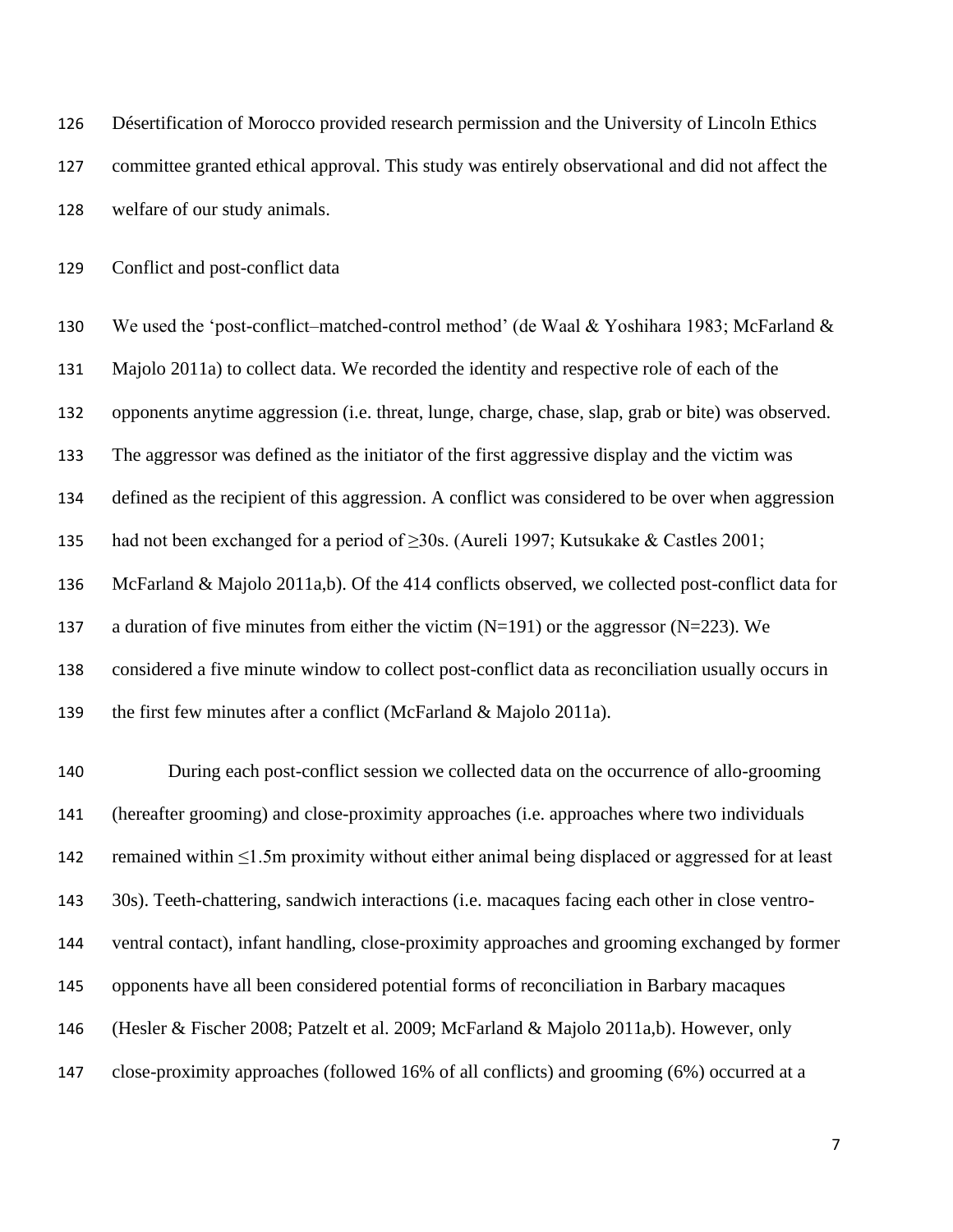high enough frequency in our study for them to be analysed independently for their conciliatory role (Table 2). Moreover, teeth-chattering, sandwich interactions and infant handling always occurred immediately before, after or simultaneously with either grooming or close-proximity approaches. All occurrences of grooming were preceded by a close-proximity approach. We recorded all occurrences of self-scratching during post-conflict sessions to provide a measure of anxiety for the victim or aggressor of the conflict (Maestripieri et al. 1992; Schino et al. 1996). A bout of self-scratching was considered to be over when an animal had stopped scratching for  $\geq$ 10s. We collected data during matched-control sessions following the same methodology 156 described for post-conflict sessions. We collected matched-controls within  $\leq$ 2 weeks (mean=4.63 days, range=1–14 days) of their matched post-conflict session to control for seasonal variation in the expression of contact affiliation. Matched-controls were not started until the focal subject had not been involved in an aggressive interaction with another monkey for at least five minutes 160 prior to, or during the matched-control, and no other group member was within a  $\leq 1.5$ m proximity to the matched-control focal subject.

"Approximate location for Table 2"

Social relationship quality

 We used scan and focal sampling techniques to collect data on the social relationships between all group member dyads across the entire study period. We collected scan samples every hour on the activity of the study animals (i.e. resting, feeding, travelling, grooming and body contact), the identity of social partners, and their ≤1.5m proximity to other group members. An animal was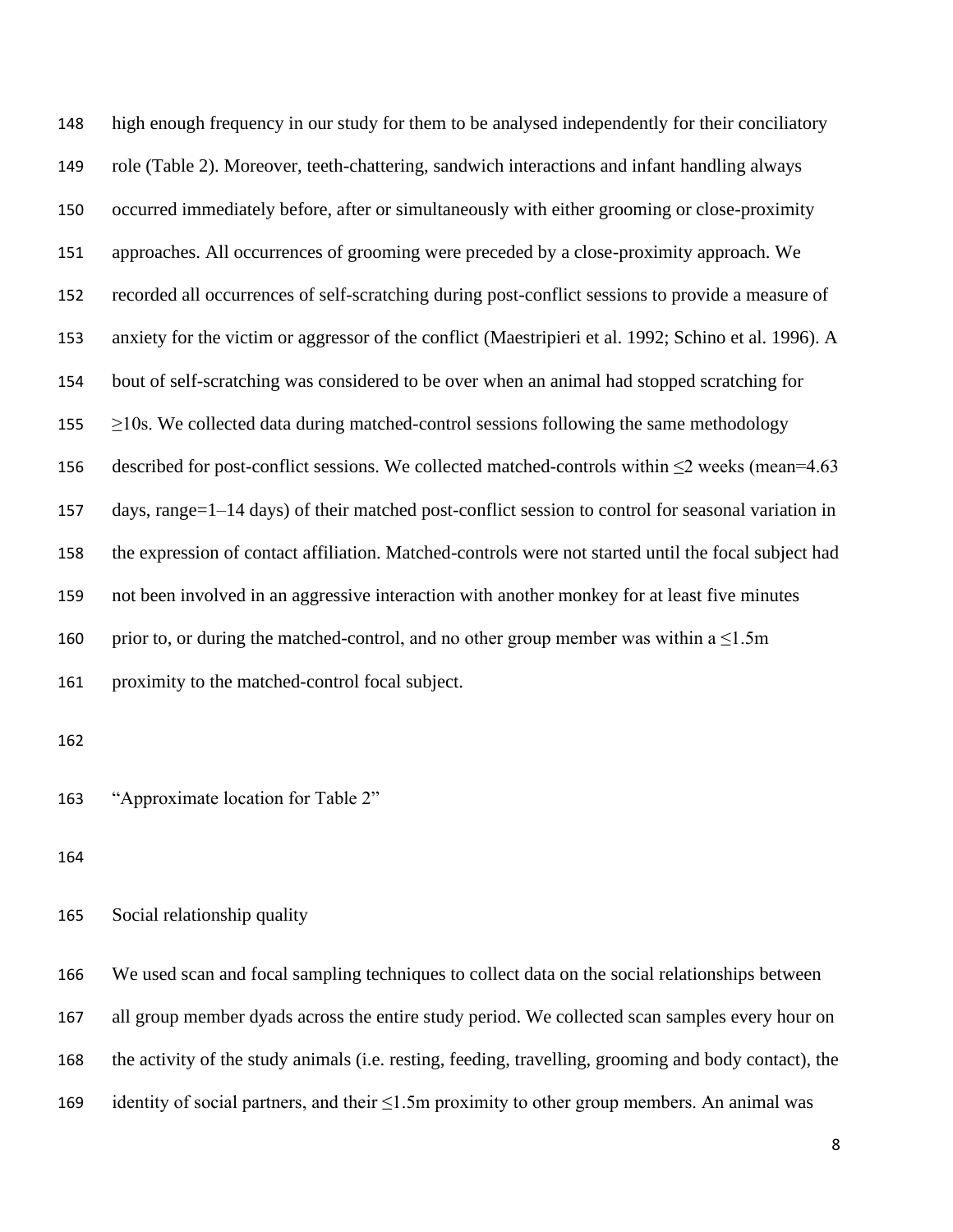only sampled once in each scan. We used continuous 20 minute focal sessions to collect data on the proportion of approaches exchanged between the study animals that resulted in close- proximity (see above for definition). Each animal was sampled only once each day. We randomized the order of each day's focal sessions and focal data were evenly distributed across the study period and time of day.

 Analyses were based on 414 conflicts, 792 scans and 1102 hours of focal data. We measured the quality of each dyad's social relationship using a composite sociality index (CSI: Silk et al. 2003):

178 
$$
CSI = \frac{\sum_{i=1}^{3} x_i}{\sum_{i=1}^{3} m_i}
$$

 $x_i$  = the dyad's mean value for each of the three behavioural variables 

  $m<sub>i</sub>$  = the group's mean value for each of the three behavioural variables

 Based on evidence that affiliation, tolerance and proximity are three important measures of social relationship quality in non-human primates including Barbary macaques (Fraser et al. 2008; Majolo et al. 2010; McFarland & Majolo 2011c), we entered the following variables into the CSI: (1) Affiliation: the proportion of scans in which the dyad was grooming or in body contact, 185 (2) Proximity: the proportion of scans in which the dyad was within a  $\leq 1.5$ m proximity, and, (3) the proportion of approaches between the two members of a dyad that resulted in close-proximity (i.e. an approach not followed by aggression). Higher CSI values represent higher quality social relationships. CSI values ranged from 0 to 8.15 (mean=1.32 CSI/dyad).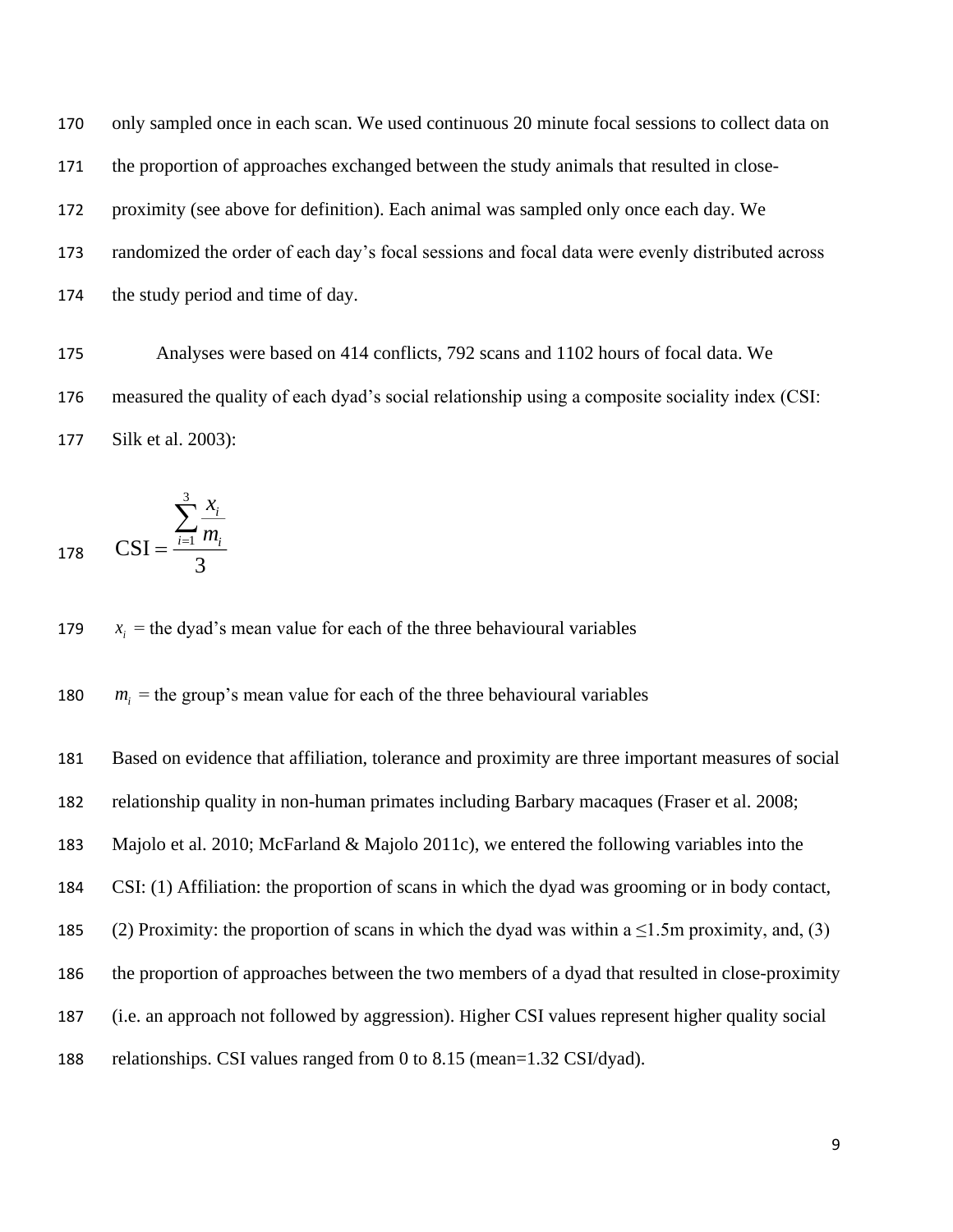Our study animals' CCT was calculated when the form of reconciliation was considered both inclusive and exclusive of close-proximity approaches. We used the 'post-conflict-matched- control method' (de Waal & Yoshihara 1983) to analyse the occurrence of reconciliation by comparing the latencies to affiliation in the post-conflict session to their corresponding matched control. Conflicts were only considered in this calculation when both the corresponding post- conflict and matched-control data were available. When affiliation occurred earlier in the post- conflict session than the matched-control, the pair was considered 'attracted'. When affiliation occurred earlier in the matched-control than the post-conflict session, it was considered 'dispersed'. Finally, if affiliation occurred at the same time, or did not occur in either the post- conflict session or the matched-control, the pair was considered 'neutral'. Following the equation proposed by Veenema et al. (1994): (attracted pairs – dispersed pairs) / all pairs, we calculated our study animals CCT when the form of reconciliation was considered inclusive or exclusive of close-proximity.

Statistical analysis

 We used four generalised linear mixed models (GLMMs) to test our predictions. We ran our analyses using each conflict as a single data point. We entered victim and aggressor ID as random factors in all GLMMs to control for the non-independence of the data points, thus avoiding the risk of pseudo-replication (Pinheiro & Bates 2000).

 We found our dependent variable self-scratching rate to not be normally distributed (i.e. P<0.05) using Shapiro–Francia normality tests. Therefore, we ran two GLMMs with Poisson distribution and log link (hereafter Poisson GLMM) to test our first prediction that close-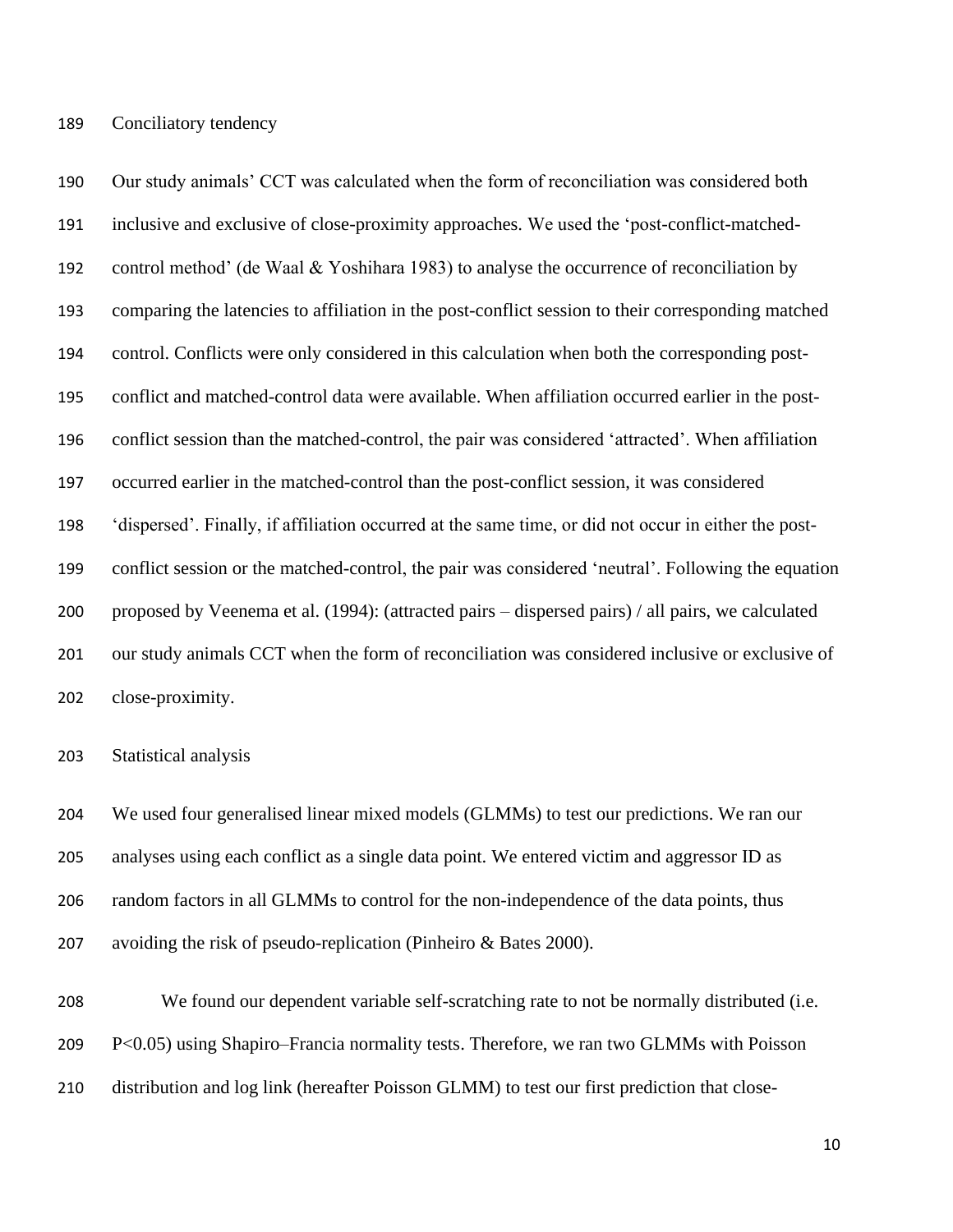proximity approaches and grooming would both help mediate the victim's post-conflict anxiety. We entered self-scratching as count data (i.e. number of occurrences in the post-conflict session). We entered either close-proximity approaches or grooming (both binomial: yes, no) as our independent variable. We also entered group ID (group F or L), the dyad's age (adult-adult, subadult-subadult or adult-subadult) and sex combination (male-male, female-female or male- female) and rank distance, as well as the occurrence of bystander affiliation (i.e. whether or not the focal animal exchanged a friendly interaction with a bystander in the post-conflict session) as control fixed factors because these variables may also affect post-conflict anxiety (Majolo et al. 2009; McFarland & Majolo 2012). We did not need to enter an 'exposure' variable into the Poisson GLMMs as the time window for all observations were the same (i.e. 5min). We re-ran the aforementioned Poisson GLMM analyses using negative binomial regression; an alternative but equally appropriate method to analyse skewed data (i.e. self-scratching data included multiple zero values). The results of the negative binomial regressions were virtually identical to the Poisson GLMMs (i.e. the P values and coefficients were very similar and the significance level remained unchanged). Therefore, the use of Poisson GLMMs in our study was robust against skewed data. For the sake of brevity, we present here only the results of the Poisson GLMMs.

 We ran two GLMMs with binomial distribution and logit link (hereafter logistic GLMM) to test our second prediction that the quality of the opponent's social relationship predicted the occurrences of post-conflict close-proximity approaches and grooming. We entered either close- proximity approaches or grooming as our dependent variable and dyad relationship quality (i.e. CSI value) as our independent variable. We also entered group ID and they dyad's age and sex combination and rank difference as control factors as they can affect the occurrence of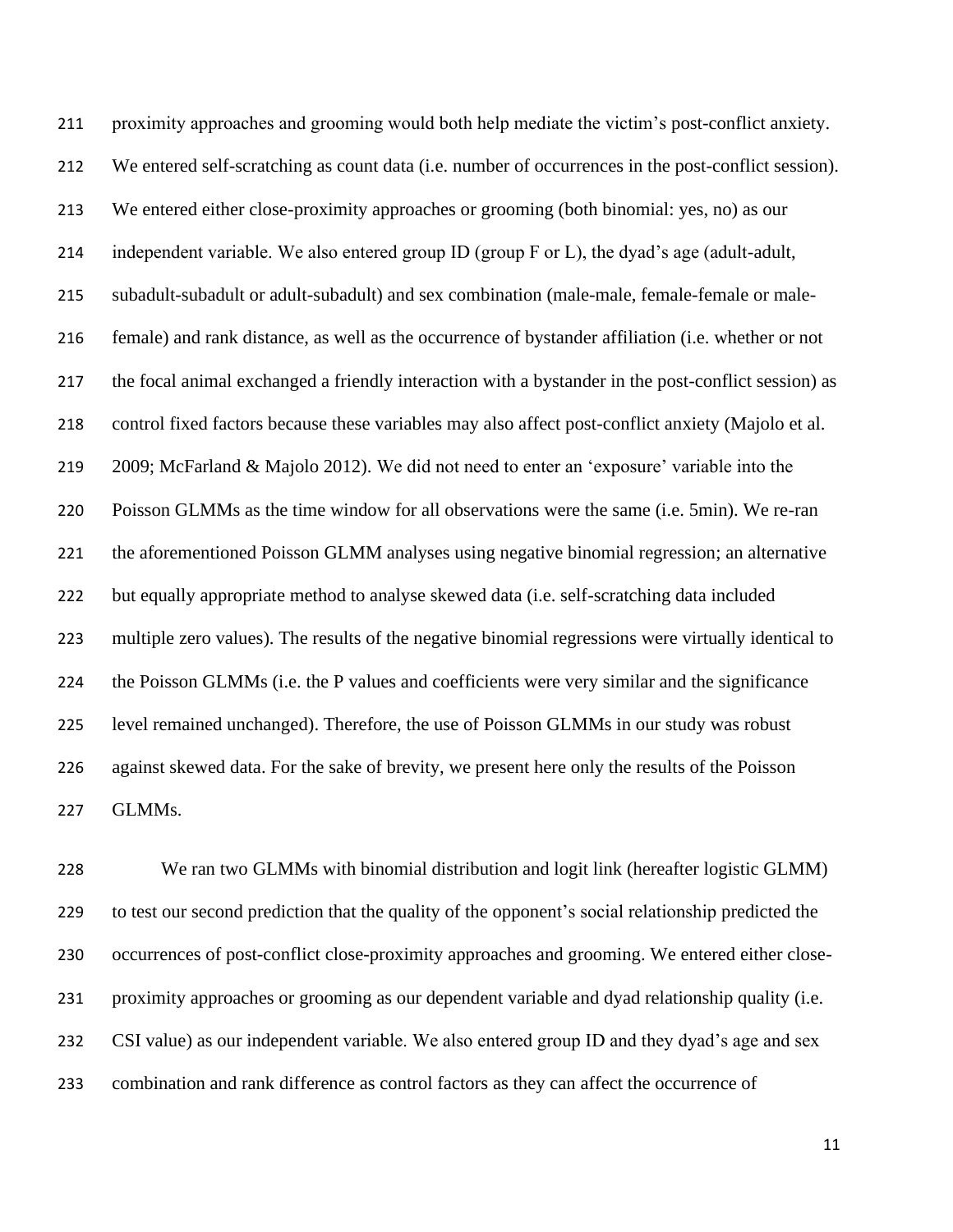| 234 | reconciliation (Majolo et al. 2009). GLMM analyses were performed using STATA v10.1                 |
|-----|-----------------------------------------------------------------------------------------------------|
| 235 | Software (StataCorp 2007). All figures (i.e. drop-line charts) were produced in IBM SPSS            |
| 236 | Statistics Version 20. Drop-line charts display scores for each individual with lines extending     |
| 237 | through each group of data points.                                                                  |
| 238 | The proportions of 'attracted' and 'dispersed' pairs were compared using a Wilcoxon                 |
| 239 | signed-ranks test, run at the level of the individual. A one sample t-test was used to compare the  |
| 240 | CCT% of our study animals when reconciliation was defined as either close-proximity                 |
| 241 | approaches or grooming.                                                                             |
| 242 |                                                                                                     |
| 243 | <b>Results</b>                                                                                      |
| 244 | Post-conflict anxiety                                                                               |
| 245 | In support of our first prediction, the victim's mean rate of post-conflict self-scratching was     |
| 246 | significantly lower for conflicts followed by close-proximity approaches (excluding cases           |
| 247 | resulting in grooming), compared to those not followed by close-proximity approaches or             |
| 248 | grooming (Poisson GLMM: Table $3(a)$ , Fig. 1). However, in contrast to our first prediction, there |
| 249 | was no significant difference in the victim's post-conflict self-scratching rate for conflicts      |
| 250 | followed by grooming compared to those not (Poisson GLMM: Table 3(b), Fig. 2).                      |
| 251 |                                                                                                     |
| 252 | "Approximate location for Fig.1 and Fig. 2"                                                         |
| 253 |                                                                                                     |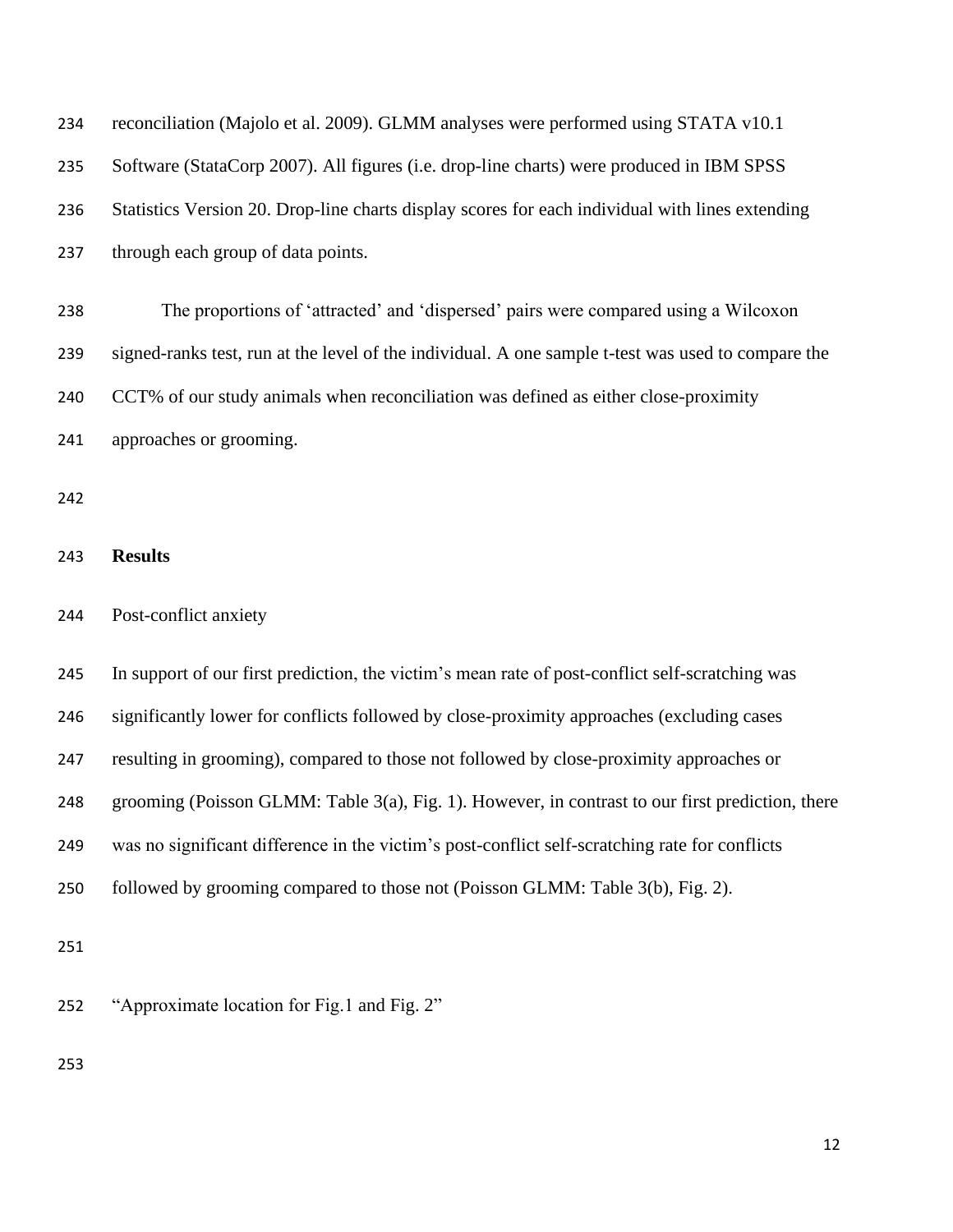In support of our second prediction, post-conflict close-proximity approaches (excluding cases resulting in grooming) were more likely to occur following conflicts between opponents that shared a high quality relationship (i.e. dyads with a high CSI value) compared to those with a low quality relationship (Logistic GLMM: Table 3(c), Fig. 3). Similarly, post-conflict grooming was significantly more likely to occur following conflicts between opponents that shared a high quality relationship compared to those with a low quality relationship (Logistic GLMM: Table  $261 \quad 3(d)$ , Fig. 4).

"Approximate location for Fig.3 and Fig. 4"

Conciliatory tendency

Of the 61 post-conflict-matched-control pairs where close-proximity approaches were observed,

267 significantly more pairs were attracted  $(N=60)$  compared to those dispersed  $(N=1)$ , giving a CCT

of 0.16, i.e. (60–1)/381 (Wilcoxon: Z=-4.242, P<0.001, N = 24 individuals). Of the 26 post-

conflict-matched-control pairs where grooming between former opponents was observed,

270 significantly more pairs were attracted  $(N=26)$  compared to those dispersed  $(N=0)$ , giving a CCT

271 of 0.07, i.e. 26/381 (Z=-3.720, P<0.001, N = 17 individuals). CCT was significantly higher when

reconciliation was defined as grooming and close-proximity approaches (16%) approaches,

273 compared to grooming alone  $(7\% : T_{380} = 3.729, P < 0.001)$ .

# **Discussion**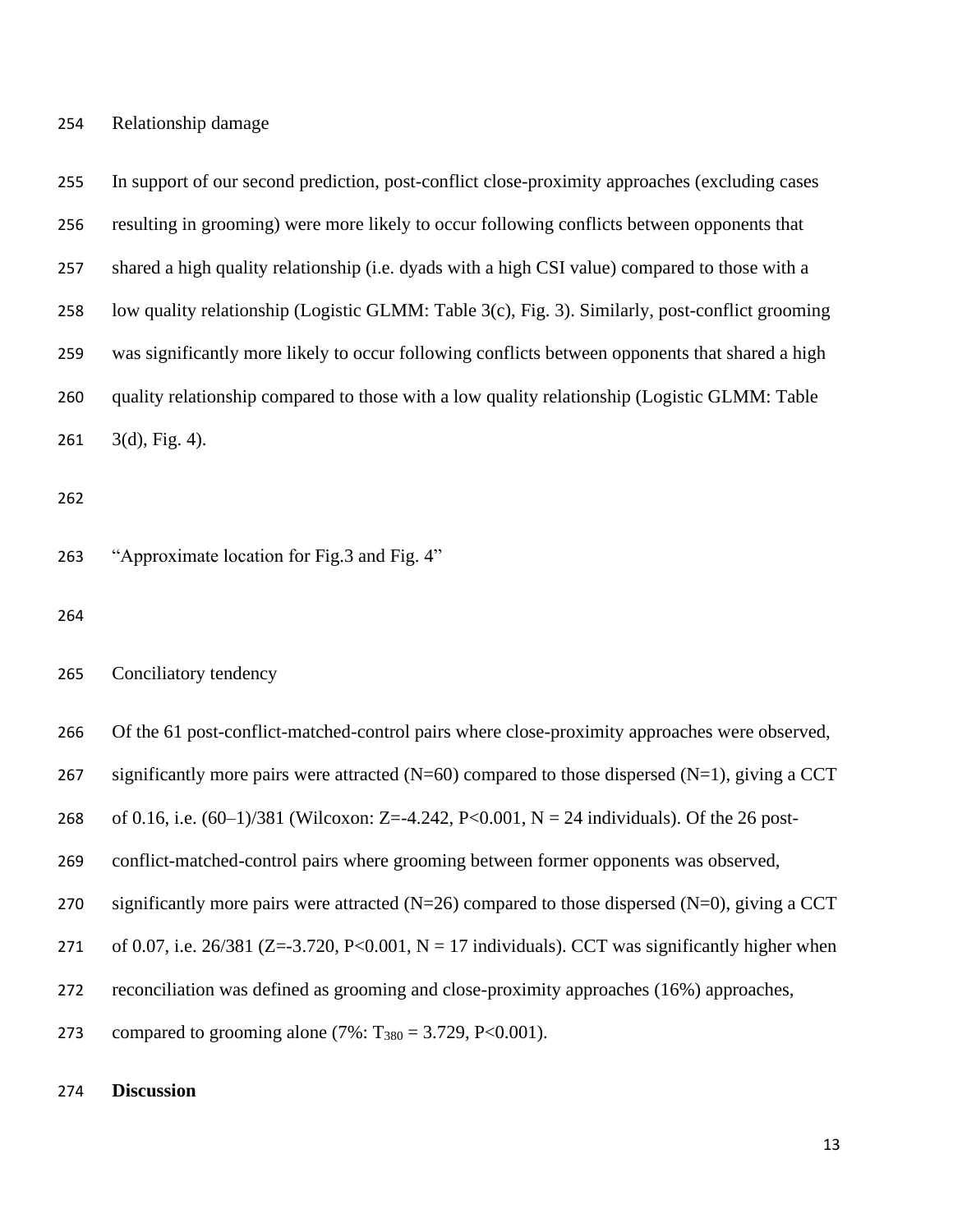We provide evidence that close-proximity approaches are sufficient in reconciling the negative consequences of aggression in wild Barbary macaques: close-proximity approaches reduced the victim's post-conflict anxiety and were predicted by the quality of the opponent's social relationship. Moreover, grooming alone (i.e. excluding post-conflict sessions with close- proximity approaches only, but not grooming), although predicted by the quality of the opponent's social relationship, did not have an impact on the victim's elevated post-conflict anxiety despite the fact that they were preceded by close-proximity approaches.

 Our findings do not dismiss the notion that grooming plays an important role in mediating the consequences of aggression; there is comprehensive evidence that post-conflict grooming is associated with reduced post-conflict anxiety in numerous animal species (Schino 2000; Aureli et al. 2002). However, our results do suggest that close-proximity approaches also play a role in reconciling the costs of aggression in wild Barbary macaques. Our finding that close-proximity approaches are enough to reconcile the negative consequences of aggression suggests that implicit forms of reconciliation (de Waal & Ren 1988; Call 2000) are often used by this species. This finding, in addition to the low CCT observed in our study (see below), appear to contrast with the classification of the Barbary macaque as a relatively tolerant social species (Thierry 2000). In fact, Grades 2 and 3 (sensu Thierry 2000) of the dominance style scale appear to have mixed features shared with both dominant (Grade 1) and tolerant (Grade 4) species (Balasubramaniam et al 2012).

 Most importantly, our results exemplify the necessity to consider inter-opponent distance regulation as a potential form of reconciliation. In the current study, for example, if close- proximity was not investigated as a form of reconciliation, we would have failed to observe an anxiety reducing function of reconciliation in our study species. These findings have important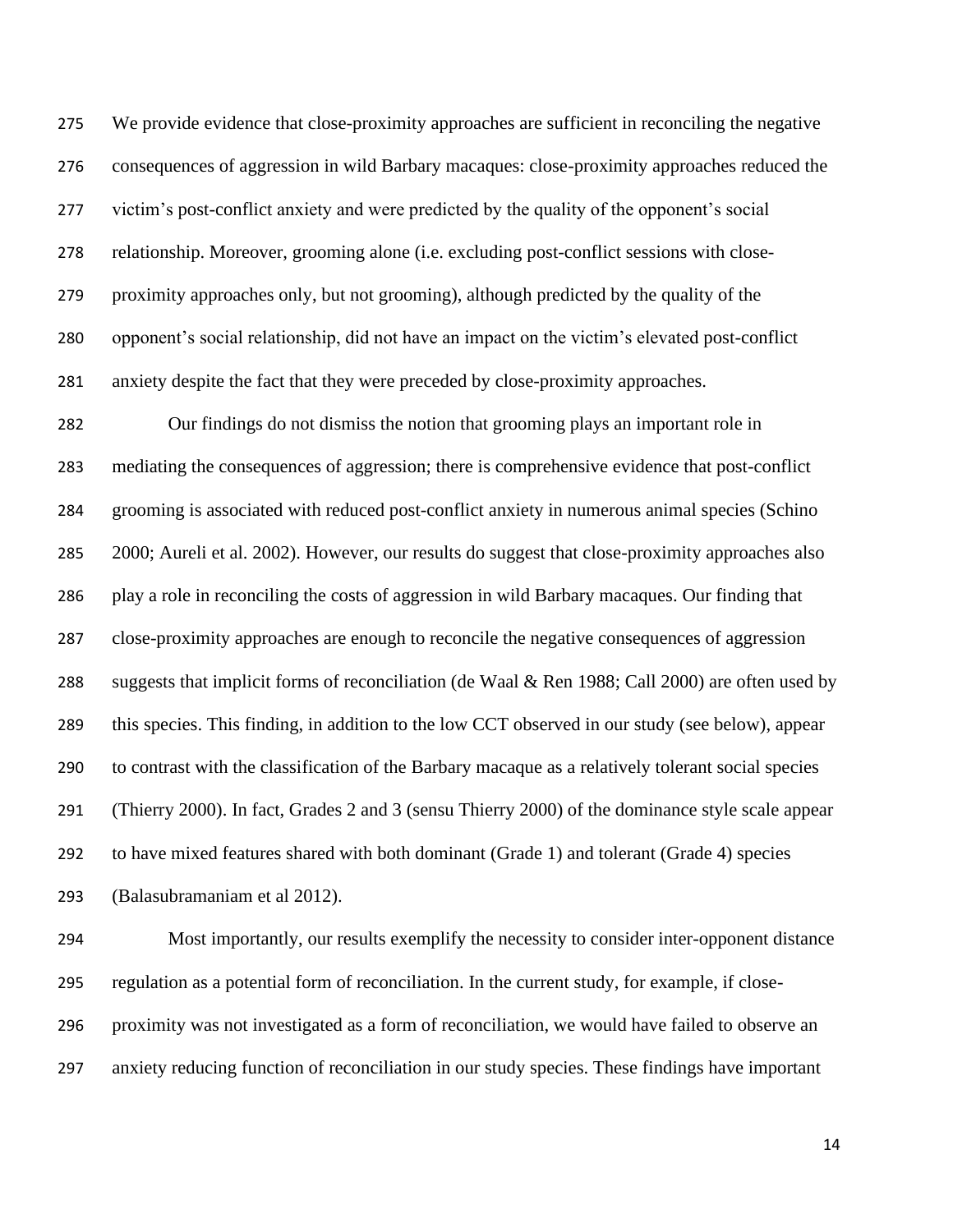implications for comparative studies and the modelling of conflict management styles across primates. In studies of Old World monkeys, in particular macaques, the behavioural expression of reconciliation has often been limited to contact affiliation (e.g. Table 1). Proximity regulation as a social tool has more commonly been associated with primate species which may lack the sophisticated dexterity required for social grooming or show fewer overt signs of affiliation, such as patas monkeys (*Erythrocebus patas*: Rowell & Olson 1983; York & Rowell 1988). We predict that previous studies that have failed to explore, or inconsistently used proximity regulation as a measure of reconciliation, may have over- or under-estimated the occurrence of reconciliation in their study species. This was apparent in our study as when we considered reconciliation inclusive of close-proximity approaches our study animals had a CCT twice as high (16%) as when we only considered grooming (7%). Such difference can affect the findings of studies comparing social behaviour between species based on their tendency to reconcile (e.g. Thierry 2000).

 Our findings add to the growing evidence that it is important to consider the conciliatory role of inter-opponent distance regulation in studies of reconciliation in non-human primates (Cords 1993; Call 2000). Our findings demonstrate the need to analyse species specific behaviours independently for their role in mediating the costs of aggression, before they are used as a representative form of reconciliation. Such continuity in the methodological approach to the study of reconciliation will facilitate comparative research on post-conflict behaviour in different species.

# **Acknowledgements**

 We would like to thank Mohamed Qarro for his support in the field, the Commissariat aux Eaux et Forêts et à la Lutte Contre la Désertification of Morocco for research permission, and Chris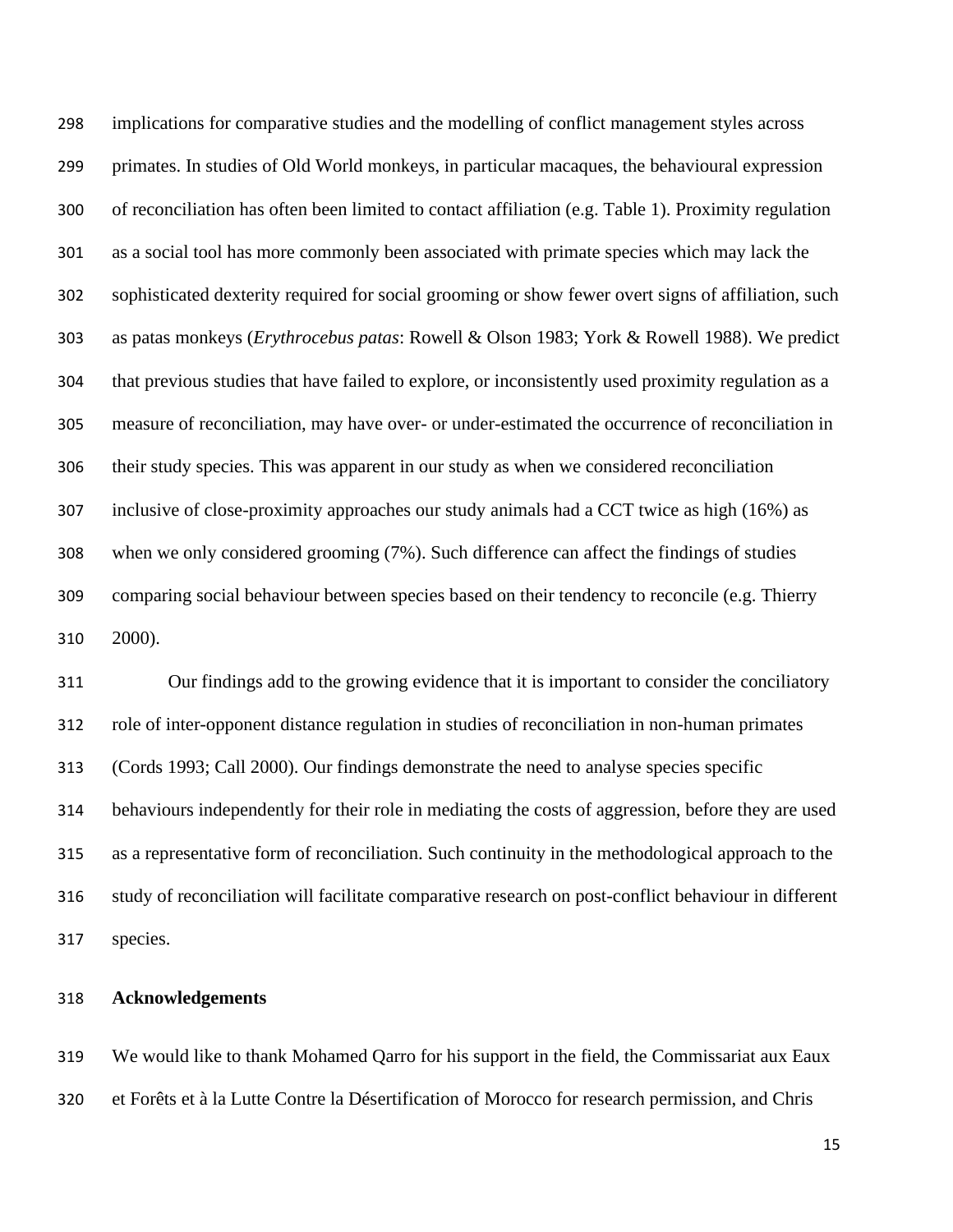- Young, Laëtitia Maréchal, Pawel Fedurek and Paolo Piedimonte for assistance in data collection.
- We thank Joanna Setchell and two anonymous reviewers for their useful comments on our manuscript.

### **References**

- Abegg, C., Thierry, B., & Kaumanns, W. (1996). Reconciliation in three groups of lion-tailed macaques. International Journal of Primatology, 17(5), 803-816.
- Arnold, K., & Barton, R. (2001). Postconflict behavior of spectacled leaf monkeys
- (*Trachypithecus obscurus*). I. Reconciliation. International Journal of Primatology, 22, 243–266.
- Aureli, F. (1997). Post-conflict anxiety in nonhuman primates: The mediating role of emotion in
- conflict resolution. Aggressive Behavior, 23(5), 315-328.
- Aureli, F., Cords, M., & van Schaik, C. P. (2002). Conflict resolution following aggression in
- gregarious animals: A predictive framework. Animal Behaviour, 64(3), 325-343.
- Aureli, F., & de Waal, F. B. M. (2000). Natural conflict resolution. Berkeley: University of
- California Press.
- Aureli, F., Das, M., Verleur, D., & van Hooff, J. A. (1994). Postconflict social interactions
- among Barbary macaques (*Macaca sylvanus*). International Journal of Primatology, 15, 471-485.
- Aureli, F., Veenema, H. C., van Panthaleon van Eck, C.J., & van Hooff, J. A. (1993).
- Reconciliation, consolation, and redirection in Japanese macaques (*Macaca fuscata*). Behaviour,
- 124, 1(2), 1-21.
- Aureli, F., van Schaik, C. P., & van Hooff, J. A. (1989). Functional aspects of reconciliation
- among captive long-tailed macaques (*Macaca fascicularis*). American Journal of Primatology,
- 19(1), 39-51.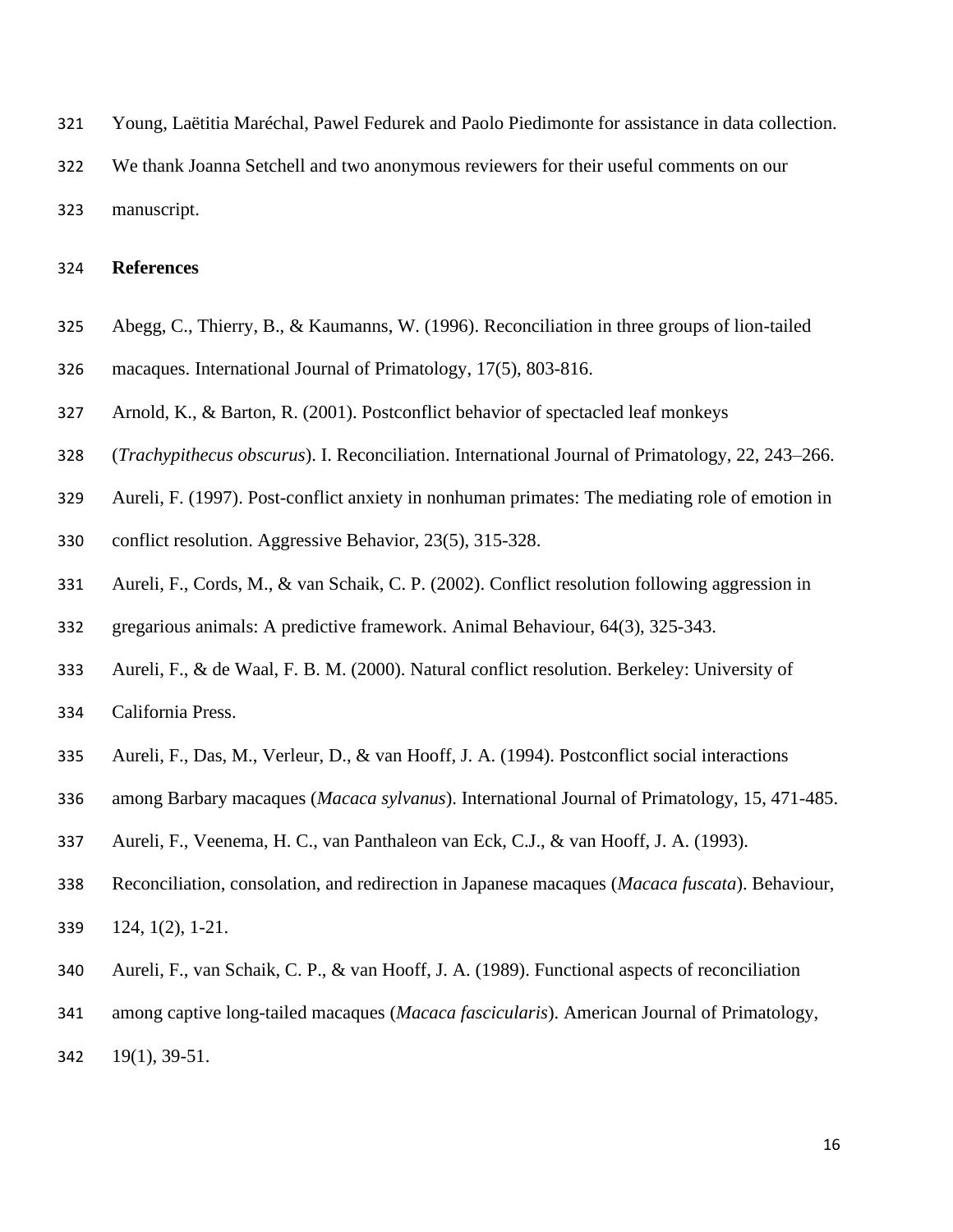| 343 | Balasubramaniam, K. N., Dittmar, K., Berman, C. M., Butovskaya. M., Cooper, M. A., Majolo          |
|-----|----------------------------------------------------------------------------------------------------|
| 344 | B, Ogawa, H., Schino, G., Thierry, B., & de Waal, F. B. M. (2012). Hierarchical steepness and      |
| 345 | phylogenetic models: phylogenetic signals in <i>Macaca. Animal Behaviour</i> , 83: 1207-1218.      |
| 346 | Call, J. (2000). Distance regulation in macaques: A form of implicit reconciliation? In F. Aureli, |
| 347 | & F. B. M. de Waal (Eds.), Natural conflict resolution (pp. 191-193). Berkeley: University of      |
| 348 | California Press.                                                                                  |
| 349 | Call, J. (1999). The effect of inter-opponent distance on the occurrence of reconciliation in      |

- stumptail (Macaca arctoides) and rhesus macaques (*Macaca mulatta*). Primates, 40(3), 515-523.
- Castles, D., Aureli, F., & de Waal, F. B. M. (1996). Variation in conciliatory tendency and
- relationship quality across groups of pigtail macaques. Animal Behaviour. 52, 389–403
- Cheney, D. L., Seyfarth, R. M., & Silk, J. B. (1995). The role of grunts in reconciling opponents
- and facilitating interactions among adult female baboons. Animal Behaviour, 50(1), 249-258.
- Cools, A. K. A., van Hout, A. J. M., & Nelissen, M. H. J. (2008). Canine reconciliation and
- third-party-initiated postconflict affiliation: Do peacemaking social mechanisms in dogs rival
- those of higher primates? Ethology, 114(1), 53-63.
- Cooper, M. A., Aureli, F., & Singh, M. (2007). Sex differences in reconciliation and post-
- conflict anxiety in bonnet macaques. Ethology, 113(1), 26-38.
- Cooper, M. A., Bernstein, I. S., & Hemelrijk, C. K. (2005). Reconciliation and Relationship
- Quality in assamese macaques (*Macaca assamensis*). American Journal of Primatology 65, 269– 282.
- Cordoni, G., & Palagi, E. (2008). Reconciliation in Wolves (*Canis lupus*): New Evidence for a
- Comparative Perspective. Ethology. 114, 298-308.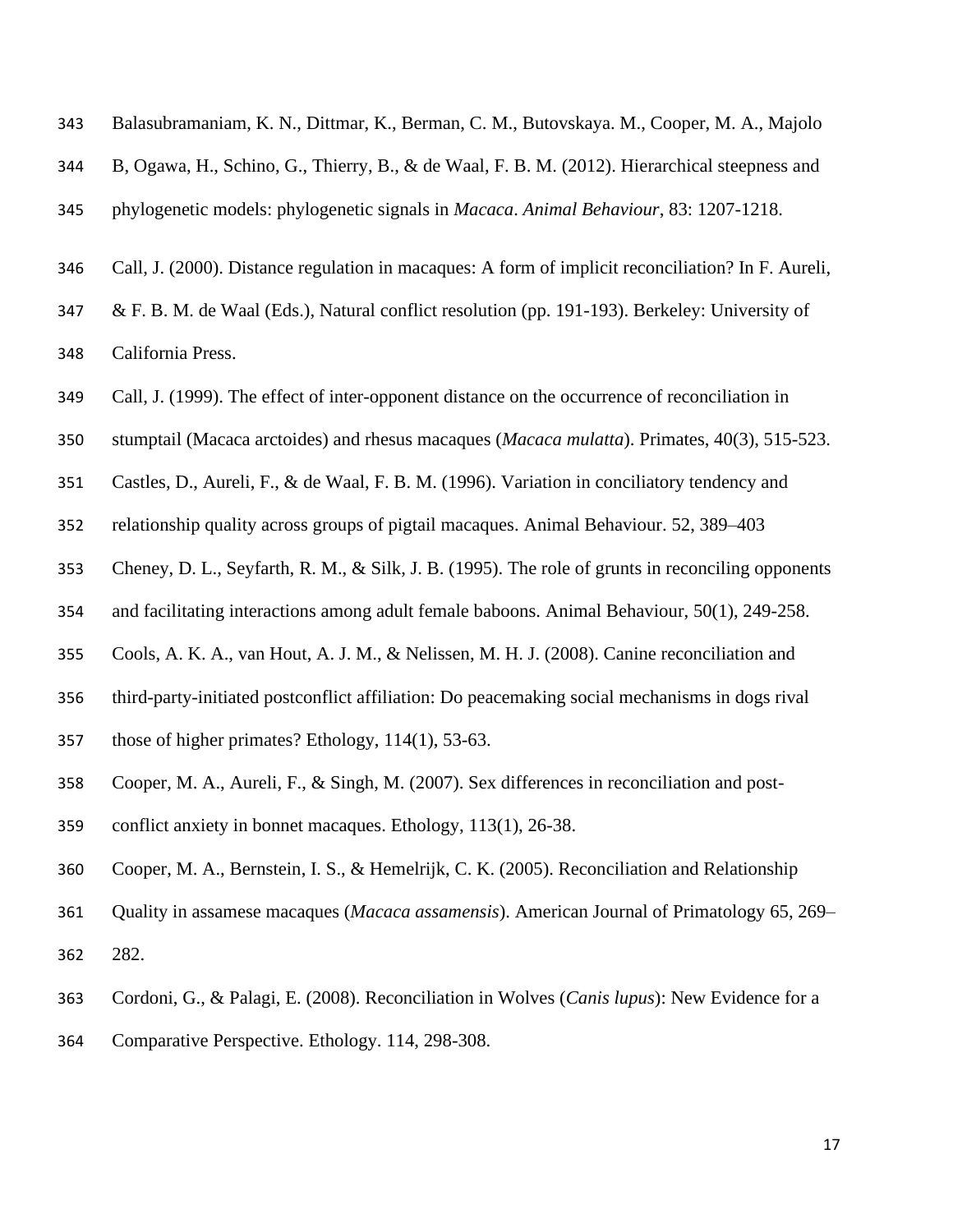- Cords, M. (1993). On operationally defining reconciliation. American Journal of Primatology, 29, 255-255.
- de Waal, F. B. M. (1989). *Peacemaking among primates*. Cambridge, MA: Harvard Uiversity Press
- de Waal, F. B. M., & Ren, R. (1988). Comparison of the reconciliation behavior of stumptail and
- rhesus macaques. Ethology, 78, 129–142.
- de Waal, F. B. M., & Yoshihara, D. (1983). Reconciliation and redirected affection in rhesus
- monkeys. Behaviour, 85, 224-241.
- de Waal, F. B. M., & van Roosmalen, A. (1979). Reconciliation and consolation among
- chimpanzees. Behavioral Ecology and Sociobiology, 5(1), 55-66.
- Fraser, O. N., & Bugnyar, T. (2011). Ravens reconcile after aggressive conflicts with valuable partners. PLoS ONE, 6(3), e18118.
- Fraser, O., & Aureli, F. (2008). Reconciliation, consolation and postconflict behavioral
- specificity in chimpanzees. American Journal of Primatology, 70, 1114–1123.
- Fraser, O. N., Schino, G., & Aureli, F. (2008). Components of relationship quality in
- chimpanzees. Ethology, 114(9), 834-843.
- Hesler, N. & Fischer, J. (2008). Gestural communication in Barbary macaques (*Macaca*
- *sylvanus*): An overview. In: J. Call., & M. Tomasello (Eds.). The Gestural Communication of
- Apes and Monkeys (pp. 159-195). New Jersey: Lawrence Erlbaum Associates.
- Kutsukake, N., & Castles, D. L. (2001). Reconciliation and variation in post-conflict stress in
- Japanese macaques (*Macaca fuscata fuscata*): Testing the integrated hypothesis. Animal
- Cognition, 4(3), 259-268.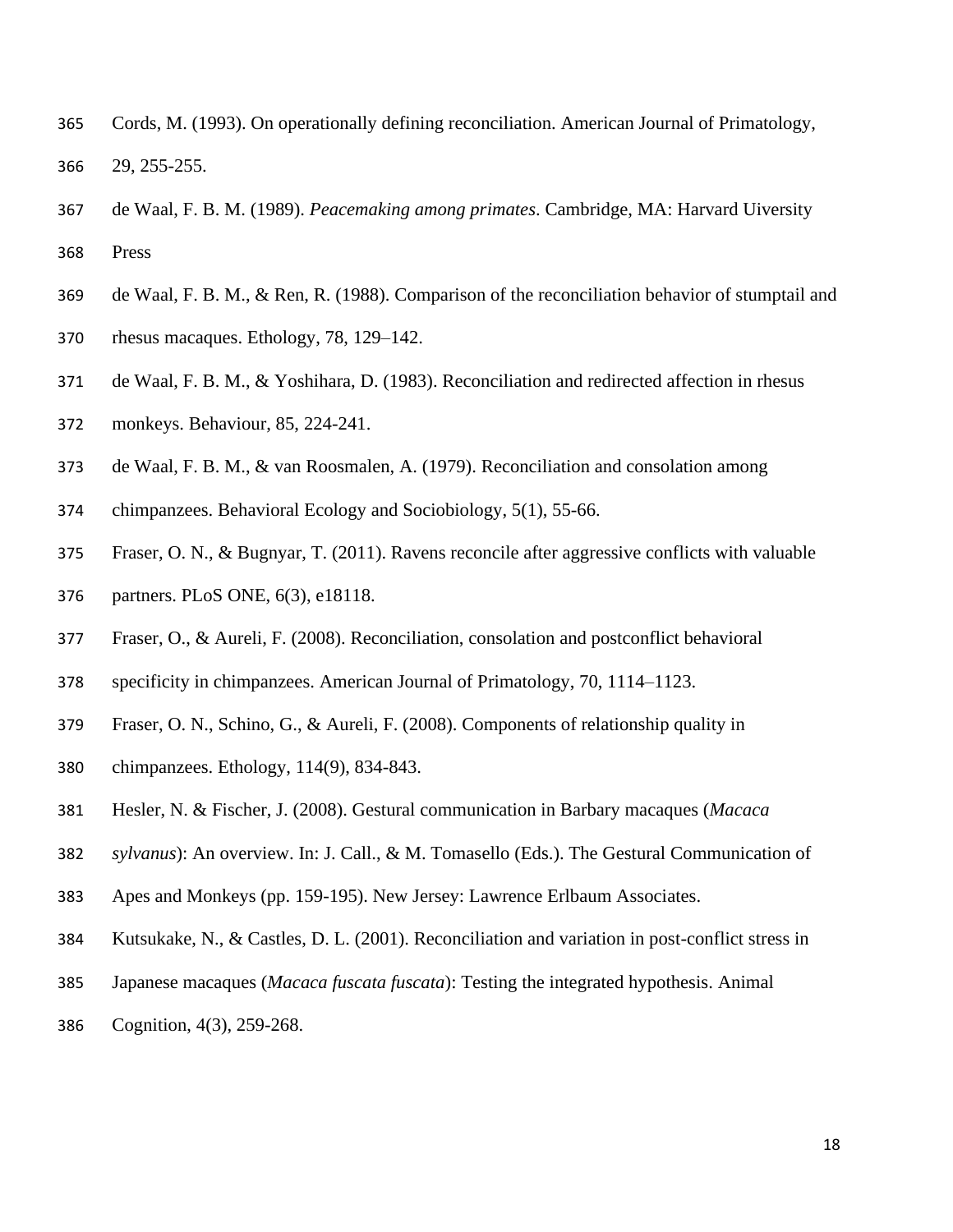- Maestripieri, D., Schino, G., Aureli, F., & Troisi, A. (1992). A modest proposal: Displacement activities as an indicator of emotions in primates. Animal Behaviour, 44(5), 967-979.
- Majolo, B., Ventura, R., & Schino, G. (2010). Asymmetry and dimensions of relationship quality
- in the Japanese macaque (*Macaca fuscata yakui*). International Journal of Primatology, 31, 736-
- 750.
- Majolo, B., Ventura, R. & Koyama, N. F. (2009). A statistical modelling approach to the
- occurrence and timing of reconciliation in wild Japanese macaques. Ethology, 155(2), 152-166.
- Majolo, B., & Koyama, N. (2006). Seasonal effects on reconciliation in *Macaca fuscata yakui*.
- International Journal of Primatology, 27(5), 1383-1397.
- McFarland, R., & Majolo, B. (2012). The occurrence and benefits of postconflict bystander
- affiliation in wild Barbary macaques, *Macaca sylvanus*. Animal Behaviour, 84, 583–591.
- McFarland, R., & Majolo, B. (2011a). Reconciliation and the costs of aggression in wild Barbary
- macaques (*Macaca sylvanus*): a test of the integrated hypothesis. Ethology, 117, 928-937.
- McFarland, R., & Majolo, B. (2011b). Grooming coercion and the post-conflict trading of social
- services in wild Barbary macaques. PLoS ONE, 6, e26893. doi:10.1371/journal.pone.0026893.
- McFarland, R., & Majolo, B. (2011c). Exploring the components, asymmetry and distribution of
- relationship quality in wild Barbary macaques (*Macaca sylvanus*). PLoS ONE, 6, e28826.
- doi:10.1371/journal.pone.0028826.
- Patzelt, A., Pirow, R., & Fischer, J. (2009). Post-conflict affiliation in Barbary macaques is
- influenced by conflict characteristics and relationship quality, but does not diminish short-term
- renewed aggression. Ethology, 115(7), 658-670.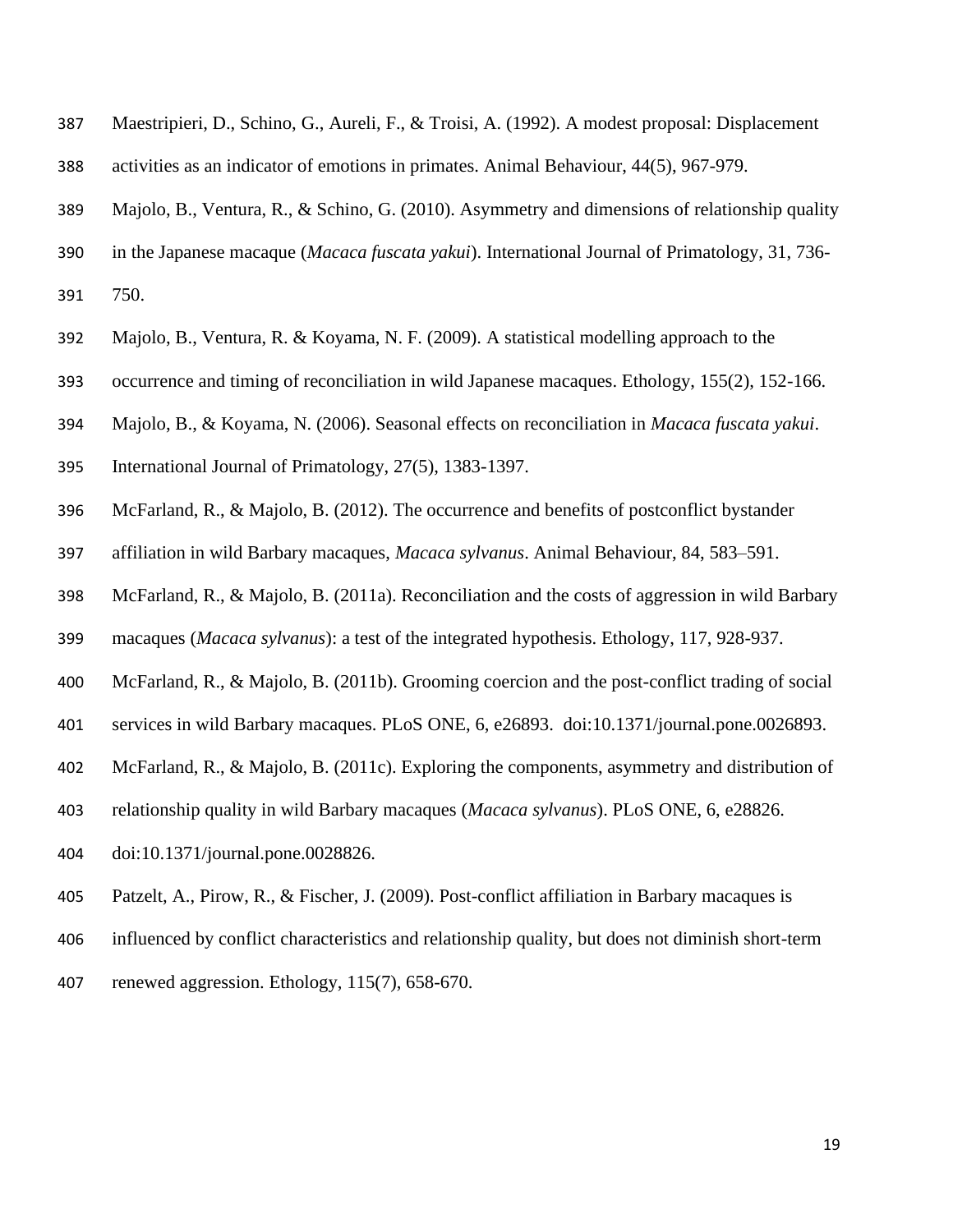- Petit, O., Abegg, C., & Thierry, B. (1997). A comparative study of aggression and conciliation in
- three cercopithecine monkeys (*Macaca fuscata, Macaca nigra, Papio papio*). Behaviour, 134,

415-432.

Pinheiro, J. C., & Bates, D. M. (2000). Mixed effects models in sand S-PLUS (1st ed.). New

York: Springer-Verlag.

- Rowell, T. E., & Olson, D. K. (1983). Alternative mechanisms of social organization in
- monkeys. Behaviour, 86, 31-54.
- 415 Schaffner, C. M., & Caine, N. G. (2000). The peacefulness of cooperatively breeding primates.
- In F. Aureli, & F. B. M. de Waal (Eds.), Natural conflict resolution (pp. 155–169). Berkeley:
- California University Press.
- Schino, G. (2000). Beyond the primates: Expanding the reconciliation horizon. In F. Aureli, & F.
- B. M. de Waal (Eds.), Natural conflict resolution (pp. 225-242). Berkeley: University of
- California Press.
- Schino, G., Perretta, G., Taglioni, A. M., Monaco, V., & Troisi, A. (1996). Primate displacement
- activities as an ethopharmacological model of anxiety. Anxiety, 2, 186-191.
- Silk, J. B., Cheney, D. L., & Seyfarth, R. M. (1996). The form and function of post-conflict
- interactions between female baboons. Animal Behaviour, 52(2), 259-268.
- Silk, J. B., Alberts, S. C., & Altmann, J. (2003). Social bonds of female baboons enhance infant
- survival. Science, 302(5648), 1231-1234.
- StataCorp (2007) Stata Statistical Software: Release 10). College Station, TX: Stata Press.
- Thierry, B. (2000). Covariation of conflict management patterns across macaque species. In F.
- Aureli, & F. B. M. de Waal (Eds.), Natural conflict resolution (pp. 106–128). Berkeley:
- University of California Press.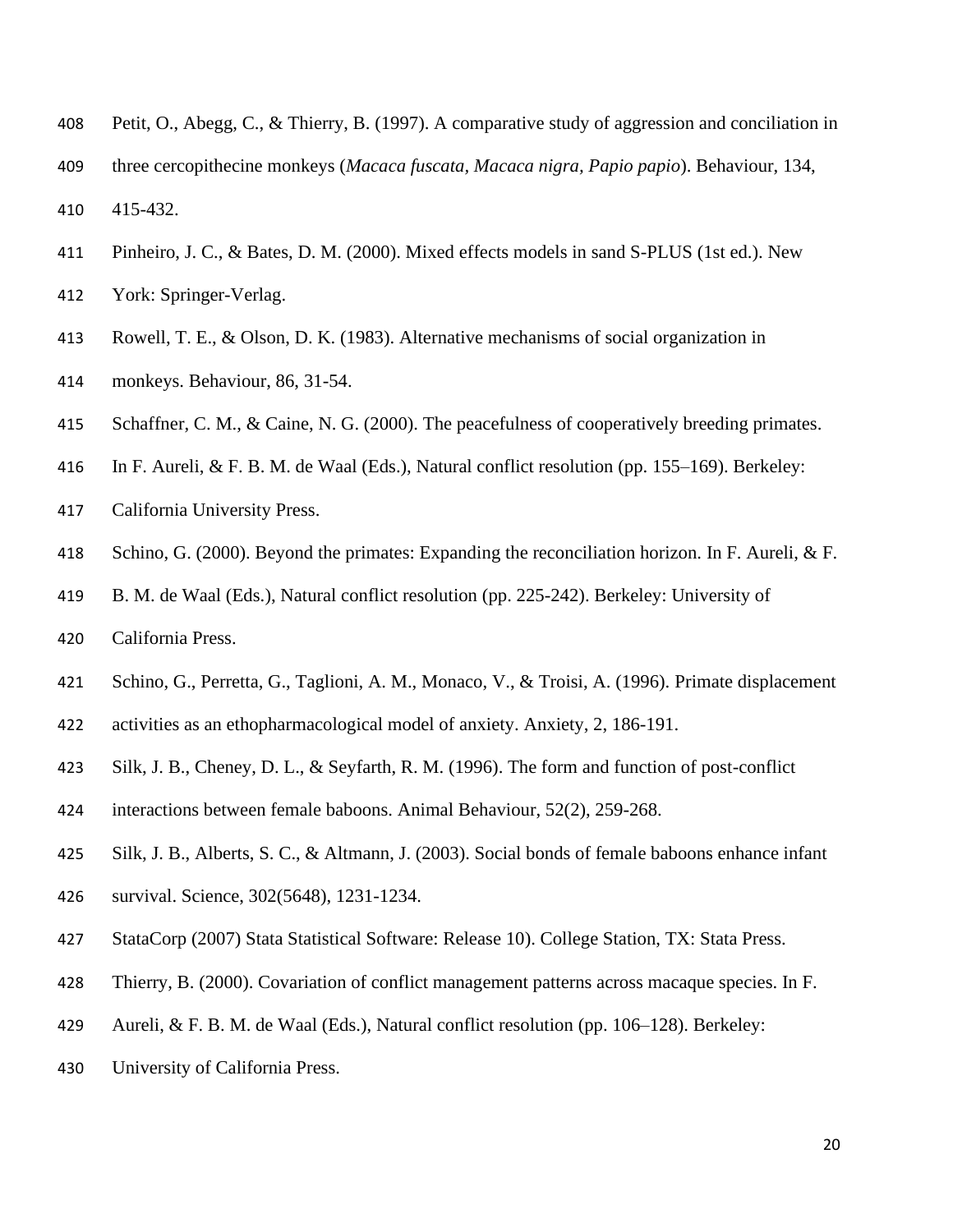- van Schaik, C. P. (1989). The ecology of social relationships amongst female primates. In: V.
- Standen (Eds.) Comparative socioecology: The behavioural ecology of humans and other
- mammals (pp. 195–218). Oxford: Blackwell.
- Veenema, H. C., Das, M., & Aureli, F. (1994). Methodological improvements for the study of
- reconciliation. Behavioural Processes, 31(1), 29-37.
- York, A. D., & Rowell, T. E. (1988). Reconciliation following aggression in patas monkeys,
- *Erythrocebus patas*. Animal Behaviour, 36(2), 502-509.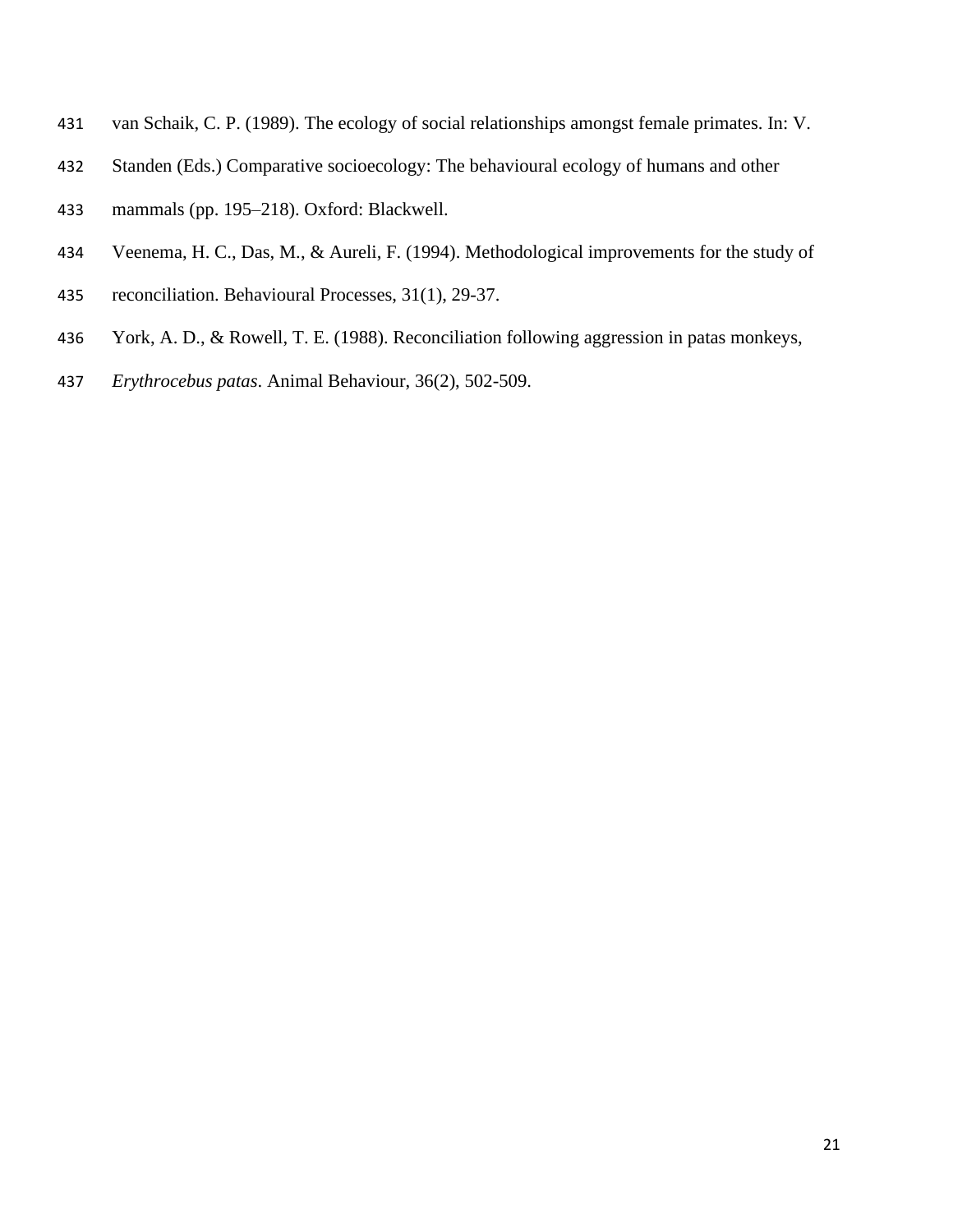# **Figure legends**

 **Fig. 1 –** Drop-line chart showing the difference in victim post-conflict self-scratching in relation to whether post-conflict close-proximity approaches occurred or not (circles represent individual subjects)

- **Fig. 2 –** Drop-line chart showing the difference in victim post-conflict self-scratching in relation to whether post-conflict grooming occurred or not (circles represent individual subjects)
- **Fig. 3** Drop-line chart showing the difference in opponent social relationship quality in relation
- to whether post-conflict close-proximity approaches occurred or not (circles represent individual subjects)
- **Fig. 4** Drop-line chart showing the difference in opponent social relationship quality in relation to whether post-conflict grooming occurred or not (circles represent individual subjects)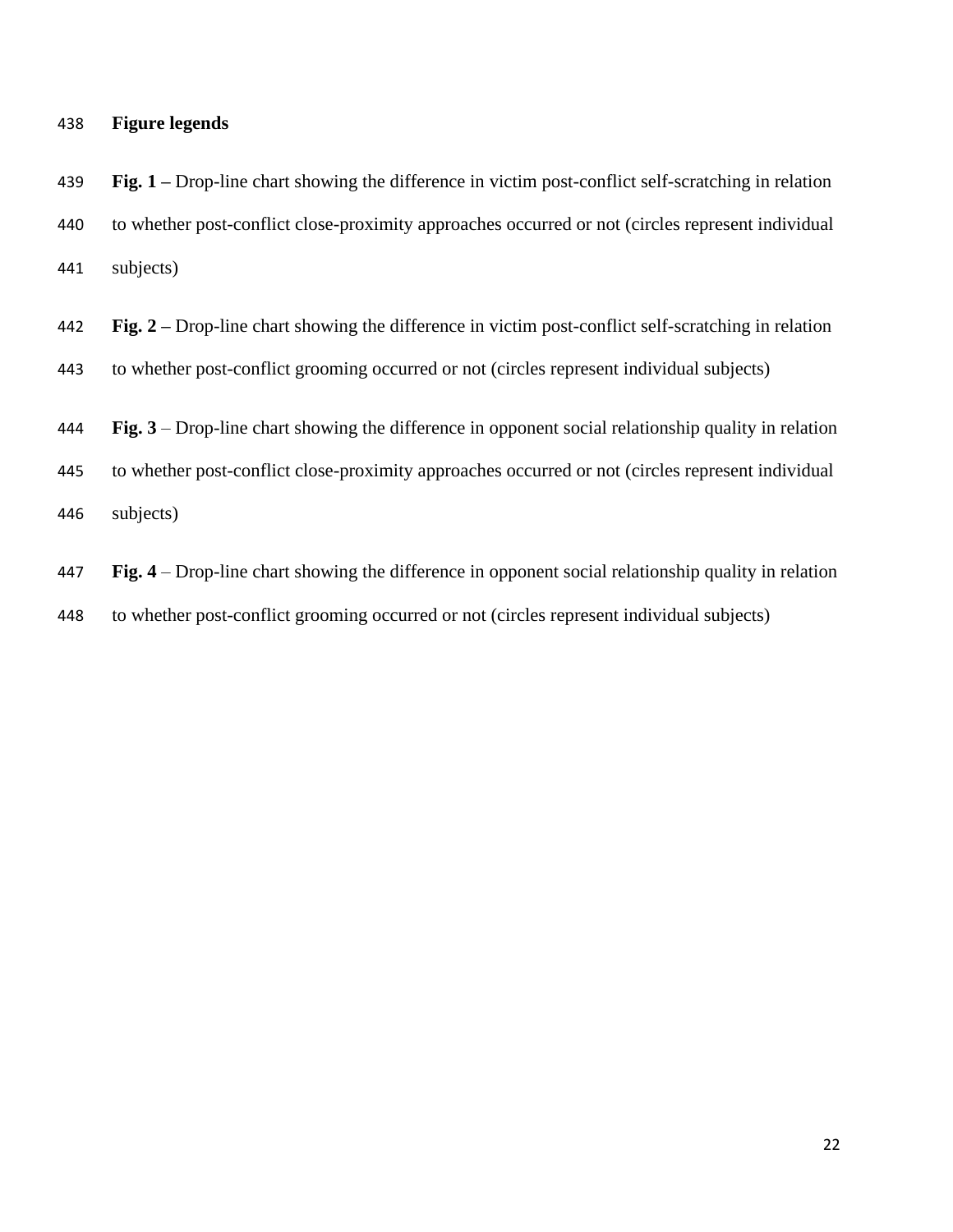# 449 **Tables and Table legends**

|                                      | $M$ .sylvanus $^1$ | $M$ .sylvanus <sup>2</sup> | $M$ .sylvanus $^3$ | $M.mulata^4$ | M.fasciculari | M.fascicularis <sup>6</sup> | $M$ .fuscata <sup>7</sup> | M.fuscata <sup>8</sup> | $M$ .fuscata $^{9}$ | M.fuscata | $M$ .nemestrin $a1$ | M. arctoides <sup>4</sup> | $M.$ radiata $12$ | $M.nigra^{10}$ | $\omega$<br>$M$ .silenus <sup>1</sup> | $M$ .assamensis $^{14}$ |
|--------------------------------------|--------------------|----------------------------|--------------------|--------------|---------------|-----------------------------|---------------------------|------------------------|---------------------|-----------|---------------------|---------------------------|-------------------|----------------|---------------------------------------|-------------------------|
| Allogrooming                         |                    |                            |                    |              |               |                             |                           |                        |                     |           |                     |                           |                   |                |                                       |                         |
| Body contact                         | ✓                  | ✓                          |                    |              |               |                             |                           | ✓                      |                     |           |                     |                           | ✓                 |                |                                       |                         |
| Huddling/embraces                    |                    |                            |                    |              |               |                             |                           |                        |                     |           |                     |                           |                   |                |                                       |                         |
| Mounting                             |                    |                            |                    |              |               |                             |                           |                        |                     |           |                     |                           |                   |                |                                       |                         |
| Muzzle contact                       |                    |                            |                    |              |               |                             |                           |                        | ✓                   |           |                     |                           |                   |                |                                       |                         |
| Mutual lip-smacking/teeth-chattering |                    | $\checkmark$               |                    |              |               |                             |                           |                        |                     |           |                     |                           |                   |                |                                       |                         |
| Playing                              |                    |                            | ✓                  |              | ✓             |                             |                           |                        |                     |           |                     |                           |                   |                |                                       |                         |
| Genital inspect/present              |                    |                            |                    |              | ✓             |                             |                           |                        |                     |           |                     |                           |                   |                |                                       |                         |
| Passive contact                      |                    |                            |                    |              |               |                             |                           |                        |                     |           |                     |                           |                   |                |                                       |                         |
| Inter-opponent distance              | ✓                  |                            |                    |              |               |                             |                           |                        |                     |           |                     |                           |                   |                |                                       |                         |
| Feeding in close-proximity           |                    | ✓                          |                    |              |               |                             |                           |                        |                     |           |                     |                           |                   |                |                                       |                         |
| In-descriptive physical contact      |                    |                            |                    |              |               |                             |                           |                        |                     |           |                     |                           |                   |                |                                       |                         |

450 **Table 1** – Behaviours used to define reconciliation in previous studies of macaques

<sup>1</sup>McFarland & Majolo 2011, <sup>2</sup>Patzelt et al. 2009, <sup>3</sup>Aureli et al. 1994, <sup>4</sup>Call 1999, <sup>5</sup>Aureli et al. 1989, <sup>6</sup>Cords 1992, <sup>7</sup>Aureli et al. 1993, <sup>8</sup>Kutsukake & Castles 2001,

452 <sup>9</sup>Majolo & Koyama 2006, <sup>10</sup>Petit et al. 1997, <sup>11</sup>Castles et al. 1996, <sup>12</sup>Cooper et al. 2007, <sup>13</sup>Abegg et al 1996, <sup>14</sup>Cooper et al. 2005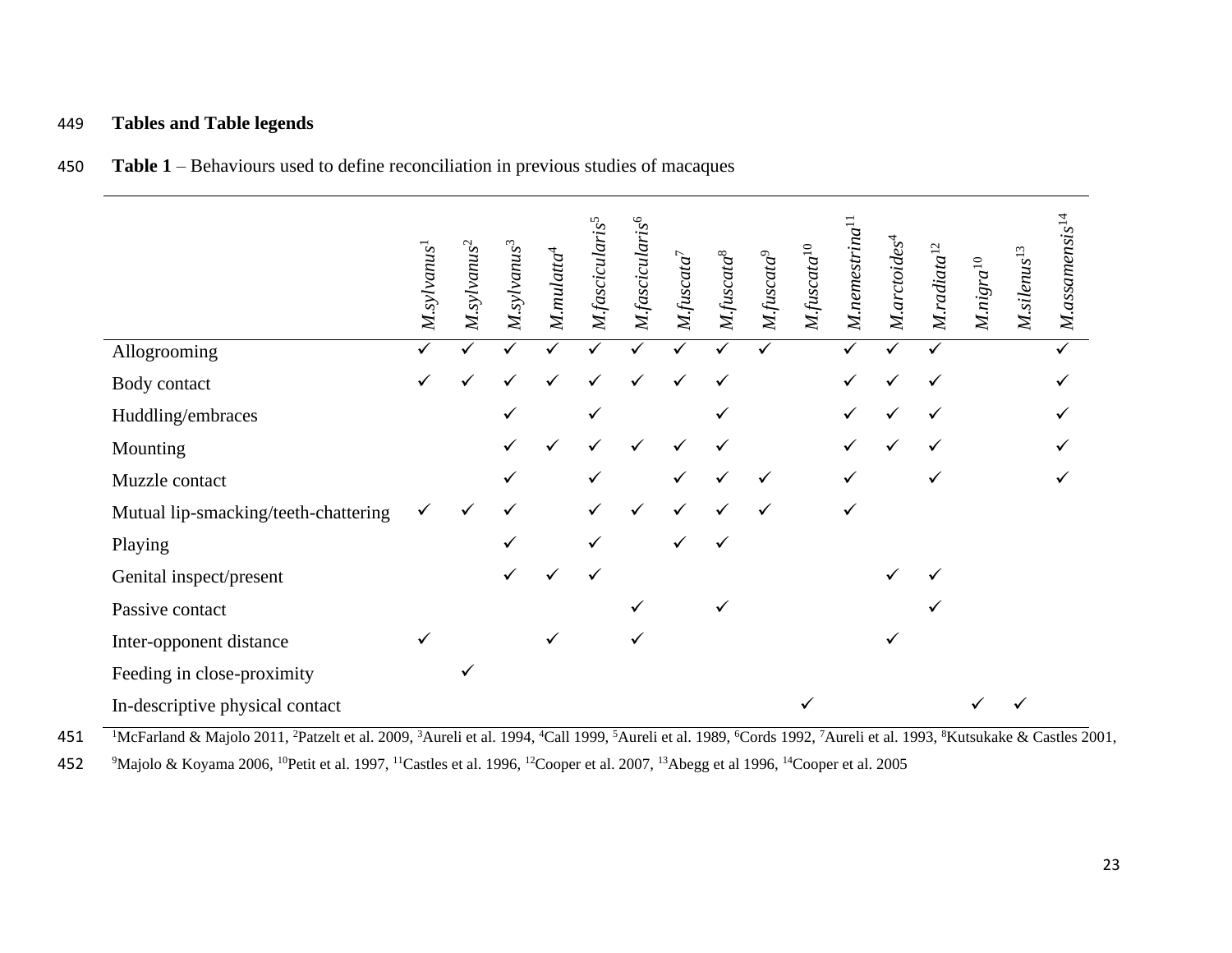|  | 453 Table 2 – The number and proportion of conflicts followed by different forms of friendly |  |  |  |  |
|--|----------------------------------------------------------------------------------------------|--|--|--|--|
|--|----------------------------------------------------------------------------------------------|--|--|--|--|

|                                        | N conflicts | % conflicts |
|----------------------------------------|-------------|-------------|
| Grooming                               | 26          | 6.3         |
| Sandwich interactions                  | 1           | 0.2         |
| Mutual teeth-chattering/lip-smacking   |             | 0.2         |
| Infant handing                         | 1           | 0.2         |
| $\leq$ 1.5m close-proximity approaches | 67          | 16.2        |
| Total conflicts observed               | 414         |             |

454 affiliation observed in two groups of wild Barbary macaque over a 15 month period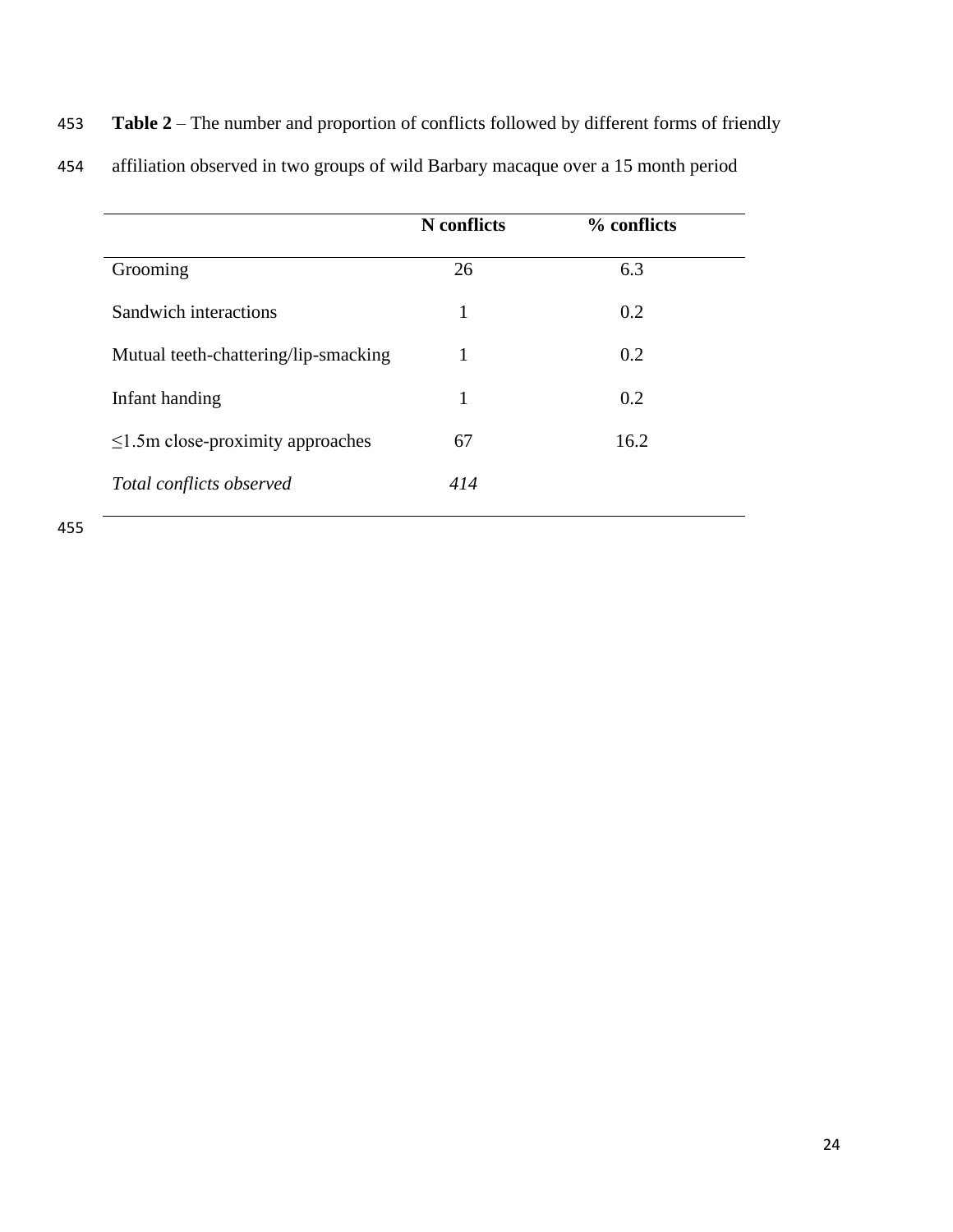# 456 **Table 3** – Poisson and logistic GLMM regression results

| Dependent variable                       | Independent and control variables      | $\beta \pm SE$   | 95% CIs            | $\mathbf N$ | Z       | $\boldsymbol{P}$ |
|------------------------------------------|----------------------------------------|------------------|--------------------|-------------|---------|------------------|
| (a) Victim post-conflict self-scratching | Post-conflict close-proximity approach | $-0.70 \pm 0.33$ | $-1.34$ to $-0.05$ | 191         | $-2.12$ | 0.03             |
|                                          | Group ID                               | $-0.28 \pm 0.24$ | $-0.76$ to $0.20$  | 191         | $-1.13$ | 0.26             |
|                                          | Age combination                        | $0.12 \pm 0.16$  | $-0.20$ to $0.43$  | 191         | 0.73    | 0.47             |
|                                          | Sex combination                        | $0.01 \pm 0.22$  | $-0.42$ to 0.45    | 191         | 0.07    | 0.95             |
|                                          | Rank difference                        | $0.03 \pm 0.02$  | $-0.01$ to $0.07$  | 191         | 1.42    | 0.16             |
|                                          | <b>Bystander affiliation</b>           | $-0.39 \pm 0.26$ | $-0.91$ to $0.12$  | 191         | $-1.50$ | 0.13             |
| (b) Victim post-conflict self-scratching | Post-conflict grooming                 | $-0.56 \pm 0.53$ | $-1.59$ to 0.47    | 191         | $-1.06$ | 0.29             |
|                                          | Group ID                               | $-0.21 \pm 0.24$ | $-0.69$ to $0.27$  | 191         | $-0.87$ | 0.39             |
|                                          | Age combination                        | $0.09 \pm 0.16$  | $-0.22$ to $0.40$  | 191         | 0.58    | 0.57             |
|                                          | Sex combination                        | $0.04 \pm 0.22$  | $-0.39$ to 0.47    | 191         | 0.18    | 0.85             |